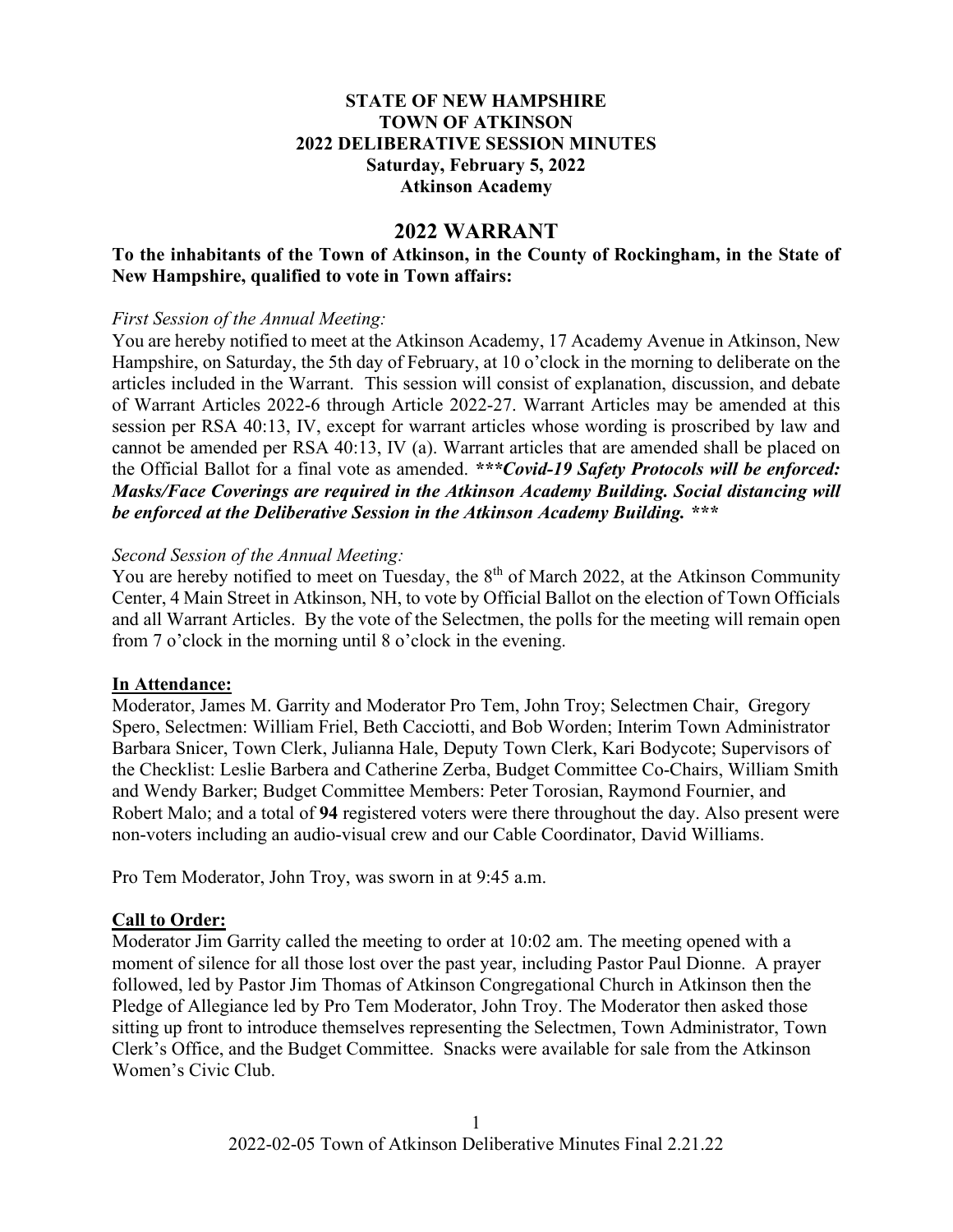The Moderator, James Garrity, reviewed the purpose of the meeting, how it would run and the Moderator's Rules and rules of debate. This included his requirement to refer to any speakers as "My Good Neighbor" and limit the floor-time to 3 minutes. He reiterated that what is voted on today will be on the March Town Election Ballot. He let residents know that the TRSD Deliberative Meeting would be taking place next week. Those not wearing masks were seated in another area outside the room. He reiterated that we are to talk about the policy not the person or the process.

Moderator Garrity noted the non-voters present who have permission to speak but cannot make an amendment or vote: Library Director, Karen Brown, Police Chief Tim Crowley, Fire Chief Brian Murray, Road Agent Matt Sullivan, Ray Bonin, Exec. Director of Isaiah 58, David Williams of ACTV and other Town Department Heads.

This meeting was public and was recorded on Livestream and Facebook for those who could not attend the day's session.

## **Article #2021-1 Election of Officers:**

Moderator Garrity explained to the voters that while most officials are elected by ballot at the March Town Election, the Fence Viewers and Surveyors of Wood & Lumber are elected here, during Deliberative Session.

Moderator Garrity read the slate of three candidates for three Open Seats (1-year terms) for 2022-2023 Fence Viewers: Kenneth Grant, Susan Killam, and Scott Sullivan. No objections were made and no new nominations from the floor were presented.

## **Moderator presented the slate for the 2022 Fence Viewers**

## **PASSED**

Moderator Garrity read the slate of three candidates for three Open Seats (1-year terms) for 2022-2023 Surveyors of Wood and Lumber: John Feuer, Edward Stewart, and Paul Wainwright. No objections were made and no new nominations from the floor were presented.

## **Moderator presented the slate for the 2022 Surveyors of Wood and Lumber**

## **PASSED**

Moderator Garrity read the 2022 Slate of Open Offices with the names of candidates who have filed to run for election. (See Attached *2022 Candidates for Open Seats* exhibit).

Moderator Garrity explained that Articles #2022-2 through #2022-5 cannot be amended or deliberated, as they are Planning articles which already had their own public hearings. The Articles must go to the March  $8<sup>th</sup>$  ballot as written.

## **Article #2022-02 Amend Zoning Article III - Definitions**

## **Are you in favor of the adoption of the following zoning amendments to the Atkinson Zoning**

2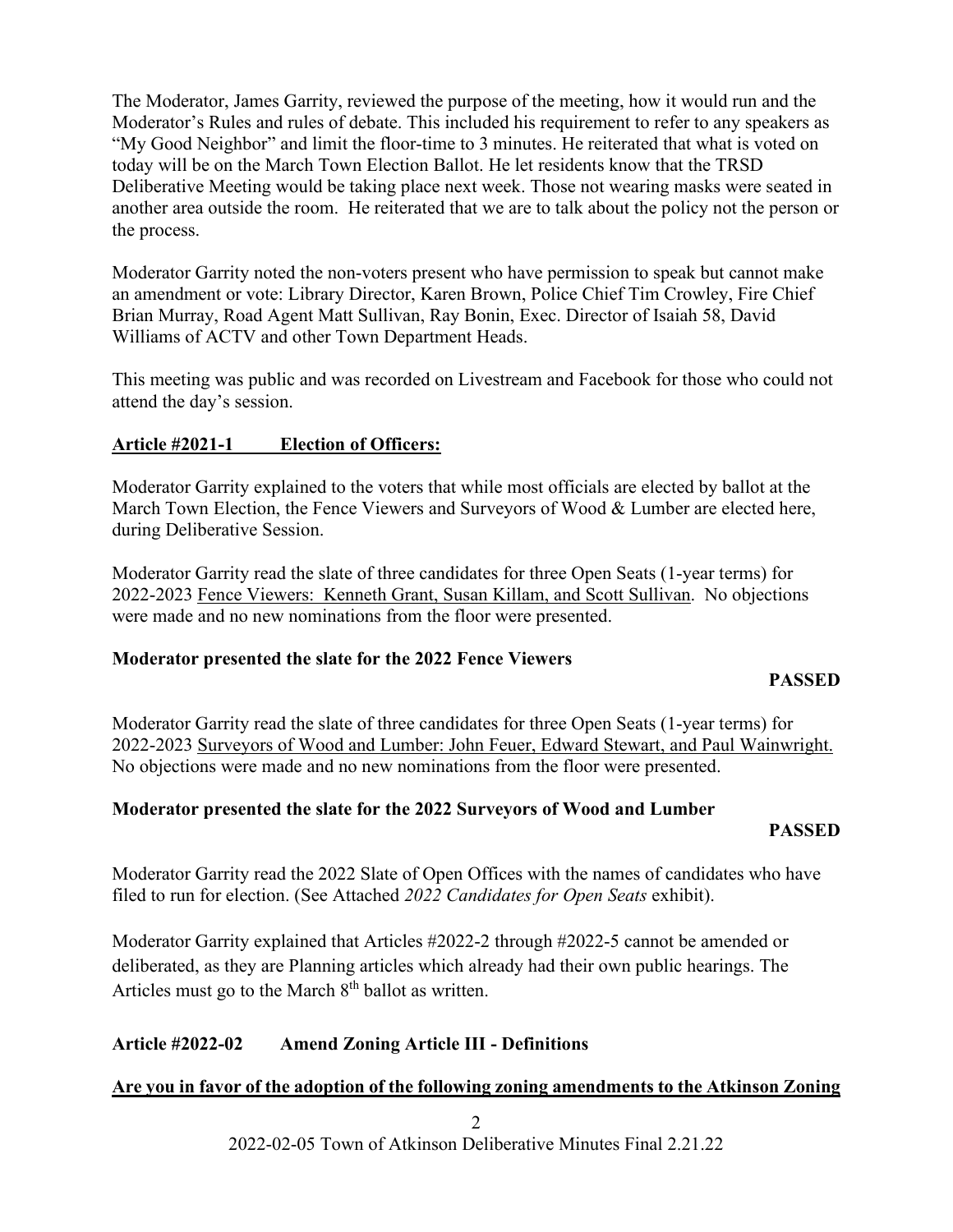## **Ordinance - Article III: Definitions as proposed by the Planning Board?**

Remove existing corresponding Article III Definitions and replace with:

## **A3-Agricultural and Forest Uses -**

Uses generally associated with agriculture and forestry endeavors, specifically excluding the establishment of permanent sawmill operations, but including the keeping of livestock consistent with the requirements under RSA 21:34-a Definition of Farm, Agriculture and Farming.

## **A4-Agricultural Use -**

Land containing at least (5) acres which is used for raising livestock or agricultural or forest products; including farm structures and the storage agricultural equipment; riding and boarding stables; and, as an accessory use, sale of agricultural products. Agricultural use shall not include permanent sawmill operations, and non-residential uses shall meet the non-residential requirements of this ordinance and be consistent with requirements under RSA 21:34-a Definition of Farm, Agriculture and Farming.

## **F-2 Family**

One individual or a group of individuals.

## **Q1-Qualified Soils Scientist**

Meaning a person qualified in soil classification and who is recommended or approved by the list of certified NH Soil Scientists provided by the USDA Natural Resource Conservation Service

[\(https://www.nrcs.usda.gov/wps/portal/nrcs/detail/soils/contactus/?cid=nrcs142p2\\_05392](https://www.nrcs.usda.gov/wps/portal/nrcs/detail/soils/contactus/?cid=nrcs142p2_053929) [9\)](https://www.nrcs.usda.gov/wps/portal/nrcs/detail/soils/contactus/?cid=nrcs142p2_053929)

## **S4-Single Family Residence**

A detached single dwelling unit means any building, structure, or portion thereof which is occupied as, or designed or intended for occupancy as, a residence by one or more persons, family or families with living accommodations including sleeping, cooking and sanitary provisions.

Delete existing Article III Definition: **P1 - Permanent Residents Recommended by the Planning Board by a vote of 6 to 0**

**Article #2022-03 Remove Sections from Zoning**

**Are you in favor of the removal of the following sections from the Atkinson Zoning Ordinance as proposed by the Planning Board?**

**DELETE** - Article II, Section 240:1 LOTS IN TWO ZONING DISTRICTS

## **DELETE** - Article IV, Section 410:11 WATER FLOW MONITORING

**Recommended by the Planning Board by a vote of 6 to 0**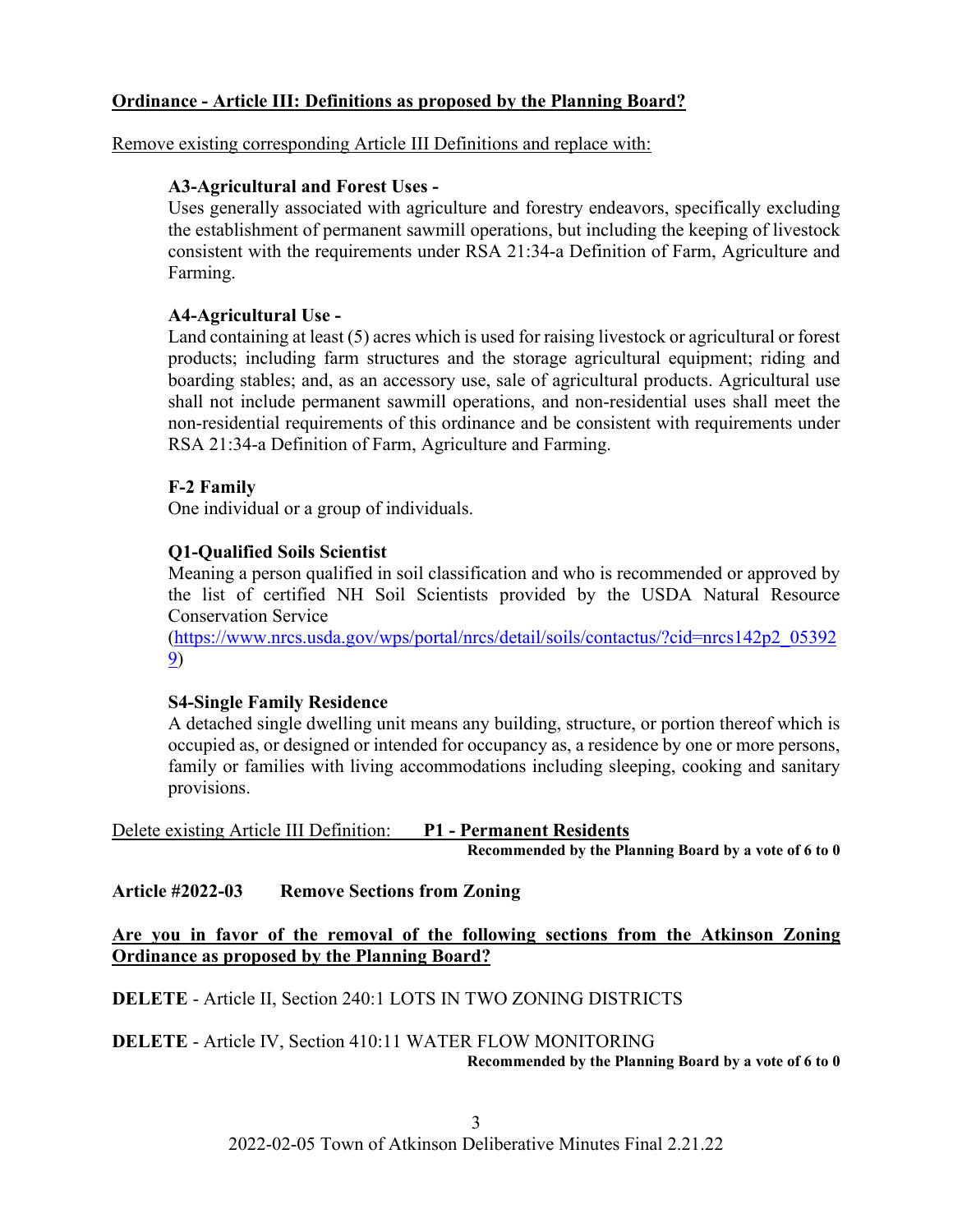## **Article #2022-04 Adopt Revised Zoning Accessory Dwelling Unit Section**

## **Are you in favor of the adoption of the following zoning amendment to the Atkinson Zoning Ordinance Article IV, Section 460:3 k – Accessory Dwelling Unit as proposed by the Planning Board?**

## Remove existing Article IV, Section 460:3 k and replace with:

**Section 460:3.k.** In accordance with the standards of the Town and regulations adopted by the New Hampshire Department of Environmental Services (NH DES) in compliance with RSA 485-A:38, the water and septic facilities, whether separate or shared, shall be adequate to service both the existing dwelling unit and the accessory dwelling unit. Proof of adequacy shall include a septic inspection by a licensed inspector or submission of the plan on record for the existing system indicating adequacy and proper function. If the existing septic system is not adequate, a replacement plan/design approved by NH Department of Environmental Services in the case of failure of the existing system, shall be submitted or installed.

**Recommended by the Planning Board by a vote of 6 to 0**

## **Article#2022-05 Modify General Farming and Keeping of Animals**

## **Are you in favor of the adoption of the following zoning amendments to the Atkinson Zoning Ordinance - Article IV, Section 440:1 General Farming and the Keeping of Animals as proposed by the Planning Board?**

Remove existing Article IV, Section 440:1 and replace with:

**Section 440:1** General farming activity and the responsible keeping of animals for other purposes shall be permitted provided the following criteria are met.

- a) Large animals (all hooved animals) shall not be kept on lots of less than one acre.
- b) Per each full acre of lot size, one hooved animal shall be allowed.
- c) Housing and fencing must be appropriate for safe containment of animals on the property. At no time will animals or poultry be allowed to wander onto a roadway or abutting property, nor shall they be allowed to inflict damage to neighboring properties and infrastructure or landscape features, people or animals. Barns and stables and shelters of all kinds shall be a minimum of 15 feet from property lines. Fences shall be a minimum of 5 feet from property lines.
- d) Waste matter (manure, wasted feed) must be managed according to the NH Department of Agriculture Best Management Practices so that unsanitary conditions do not develop that can be harmful to the environment. Obnoxious odors or infestations of insects or rodents shall not be allowed to develop.
- e) Beekeeping shall be allowed on any lot. Hive structures will be a minimum of 50 feet from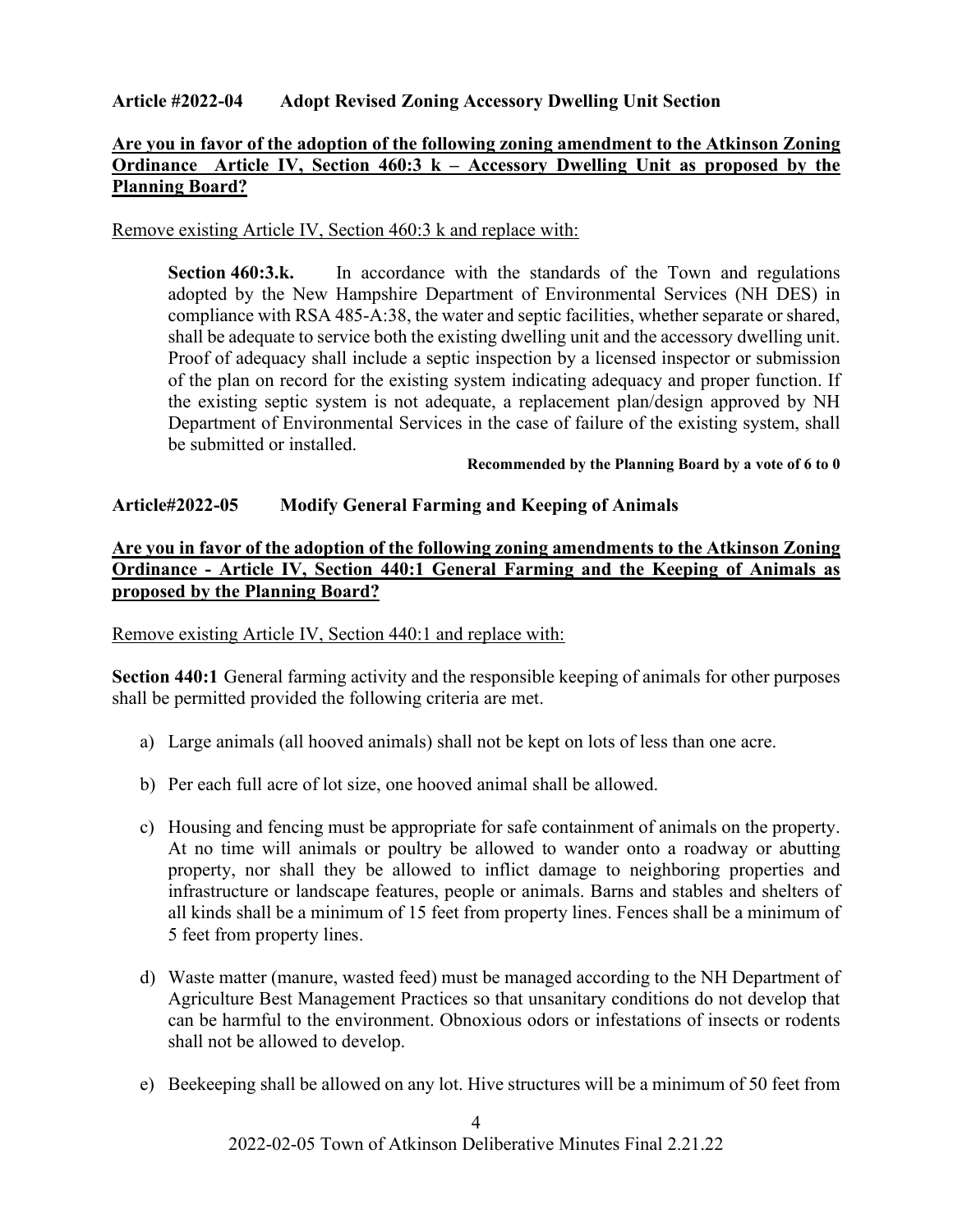## property lines.

Any proposed keeping of animals that does not meet the above stated criteria will require a variance from the Zoning Board of Adjustment.

#### **Recommended by the Planning Board by a vote of 6 to 0**

Normally, there is no discussion at all for Planning or Zoning articles at Deliberative. However, the Moderator instituted Rule #4 even though no amendments or changes can be made to these Articles, but the Moderator will allow each party to offer a 2-minute, public statement. Moderator Garrity educated the body about how a Planning/Zoning article makes its way to the Ballot prior to Deliberative. The Selectmen have no power or authority to do anything to the Zoning/Planning Articles, nor does the Deliberative body. The Articles are legally on the warrant and will be legally on the ballot.

Moderator Garrity recognized resident Karen Steele at the microphone.

Karen Steele, 4 Pebble Brook, explained that "there's been a lack of due process…." regarding Article #2022-05. She went on to say that since these Articles cannot be changed at Deliberative, there should be more, not less, transparency and involvement in the process. Article 2022-05 presents two major concerns to her; one that impacts every single landowner in Atkinson. By removing the word "corral", now all fencing must be 5 ft from property lines. A regulation that does not exist today. The other related to Beekeepers of hive placement being 50 ft from property lines. From research, she could find no other town, city, county or state in the US that requires a generic hive setback of greater than 15 ft. The purpose of the Public Hearing is for the Board to receive feedback from the Public, modify accordingly and then to have a 2<sup>nd</sup> Public Hearing. She said that this Planning Board failed to have their public hearing by the January  $17<sup>th</sup>$  deadline instead it was held on January  $19<sup>th</sup>$ . The Planning Board knew there was no time for a 2<sup>nd</sup> Public Hearing, so they accepted no changes to their Planning & Zoning Articles and the Board suggested that these changes, to which they agreed were valid, could be presented next year. Karen said that basically, without public input, the Planning Board decided that the Public didn't deserve a  $2<sup>nd</sup>$  Public Hearing by ensuring the  $2<sup>nd</sup>$  public hearing wasn't possible and they didn't accept changes at their Public Hearing. The only way any resident would have known about these changes is one physically went to the Town Hall and looked on the bulletin board between 12/1/21-12/15/21 and then attend the 12/15/21 Planning Board meeting. Given the lack of due process, (she) was hoping to request that this Article #2022-05 be removed from the warrant and not be placed on the ballot. Instead, she encouraged all her good neighbors to vote NO on #5.

Moderator Garrity recognized resident and Planning Board Chair, Sue Killam at the microphone for 2-minute rebuttal.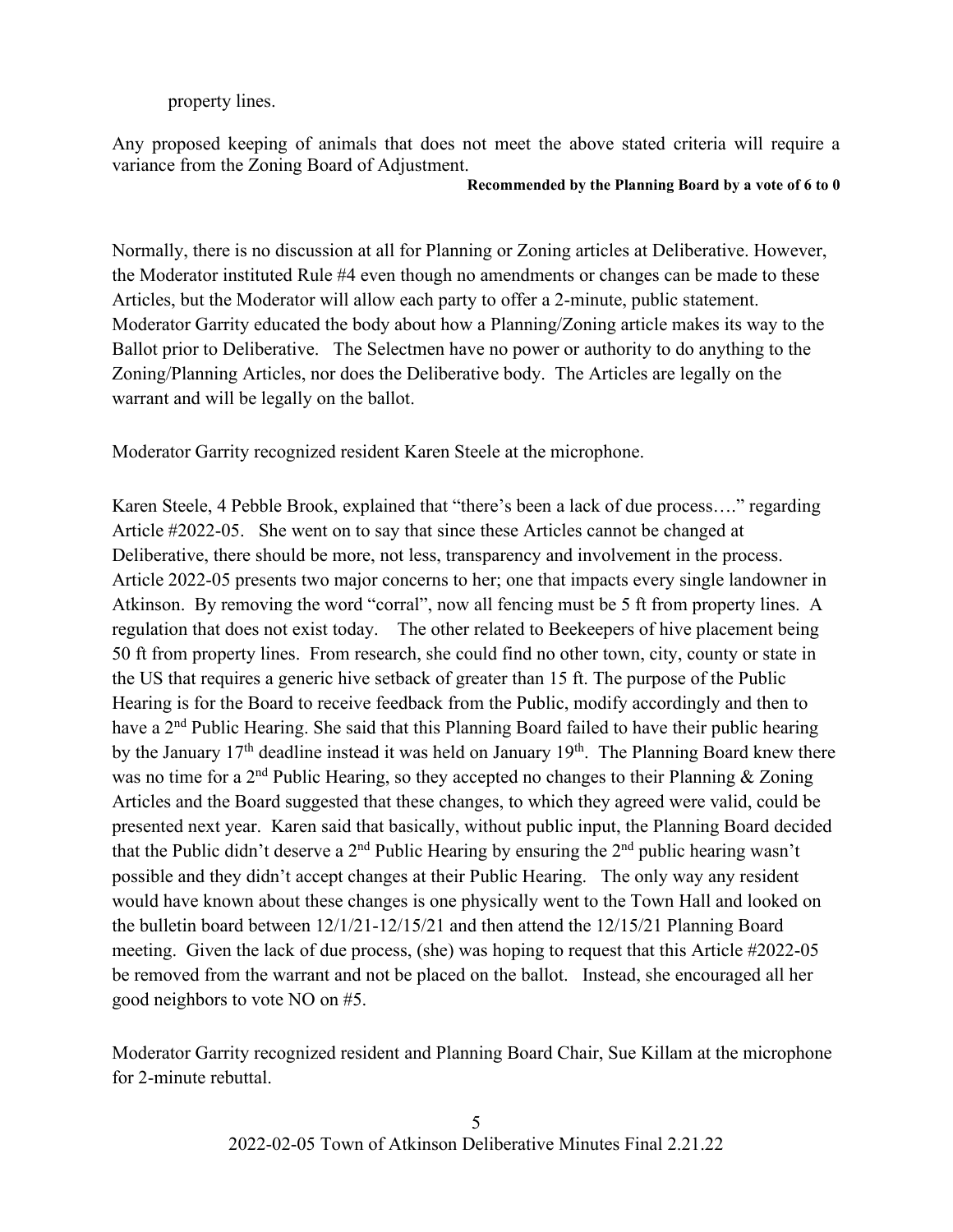Sue Killam, 48 Westside Dr, Chair of Planning Committee. She shared that she sincerely regrets that any resident feels that the Planning Board didn't conduct fair and due process. She stated that they follow the law 100%. Every meeting is public. Every meeting is televised. Every meeting is published in the Eagle Tribune and posted as required by RSA. My Good Neighbor who just spoke attended meetings and her voice was heard, but the Board chose not to change the article. That's the way the process works. There's never been a Beekeeping ordinance on the books in Atkinson. As a beekeeper, just like Ms. Steele, we're both responsible beekeepers. I don't think either of us would put our hives within 15 ft of our neighbor's property because they have children. It can change in the future. Let's let the voters decide.

## **Moderator declared all Planning Articles #2022-02- #2022-05 move to the ballot as written.**

Moderator Garrity explained that the flyer that went out needed to go to print before the DRA provided final input. The final Warrant is hanging on the wall in the entranceway. The articles that the Moderator will read into today are the official articles.

## **Article#2022-06 Operating Budget**

**Shall the Town raise and appropriate as an Operating Budget, not including appropriations by Special Warrant Articles and other appropriations voted separately, the amounts set forth on the budget posted with the Warrant, or as amended by vote of the first session, for the purposes set forth therein, totaling Five Million Seven Hundred Eighty-nine Thousand Six Hundred Ninety-nine Dollars (\$5,789,699)?** Should this article be defeated, the Default Budget shall be Five Million Five Hundred Twenty-three Thousand Four Hundred Twenty Dollars (\$5,523,420), which is the same as last year, with certain adjustments required by previous action of the Town or by law; or the governing body may hold one Special Meeting, in accordance with RSA 40:13, X and XVI, to take up the issue of a Revised Operating Budget only.

## **Recommended by the Budget Committee by a vote of 4 to 2**

The Moderator recognized Budget Co-Chair, Bill Smith to review a budget presentation.

Chair Bill Smith: largest increase in 12 years. Understanding many factors for increased spending needs of the town

- Baby Boomers Retiring
- Demographics
- Salary Increases are the biggest factor
- Labor Shortage
- Competition to hire people
- Population Growth.

This year's budget is a 10.66% increase over 2021.

The Moderator explained that we will discuss one major subcategory at a time and then vote on the final budget number reflecting today's amendments at the end of the subcategory discussions.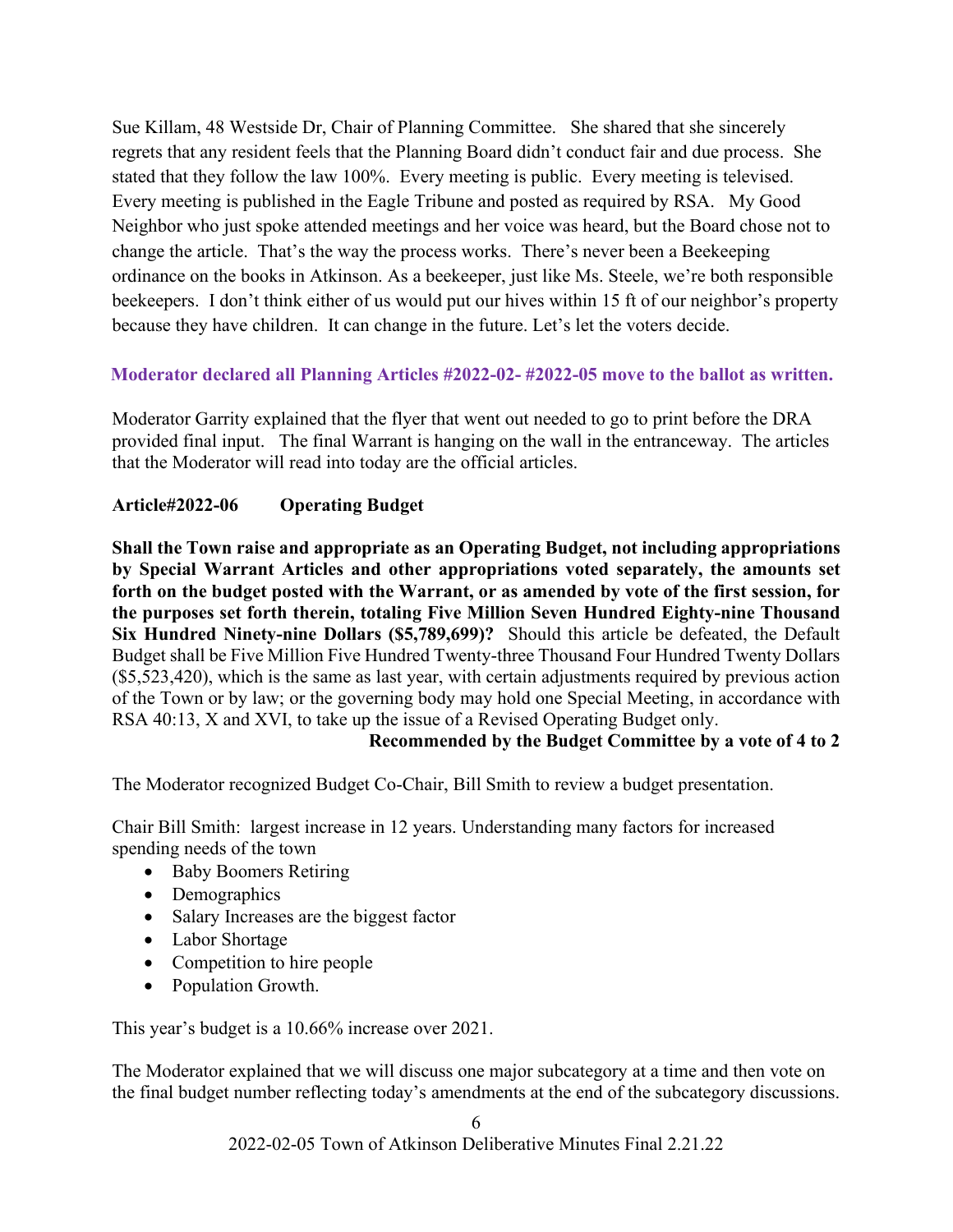Moderator Garrity asked if there was any discussion on the GENERAL GOVERNMENT budget line.

Barbara Snicer, 10 Edmund circle, made a motion to amend line item **41302.210.00** by an additional **\$27,651**.

She explained that Health Insurance was overlooked for both the Town Administrator  $\&$ Assistant Town Administrator. This total reflects the Town's cost for one family & one single health insurance coverage.

Seconded by Selectman Bob Worden.

Peter Torosian of 18 Pineknoll Rd and member of Budget Committee spoke about how things happened last minute. Numbers were not received until minutes before the need to vote. The numbers should have been available earlier.

Selectman Bob Worden of 19 Salem Rd responded that the contractual agreement was reached just weeks before and numbers were submitted as soon as they were received.

# **Moderator Garrity moved the amendment to the floor for a vote by a show of hands. AMENDMENT PASSED**

Brian Boyle of 24 Winslow Dr made a motion to amend line item **41948.430.00** - Buildings, Community Center, General Maintenance - by **\$17,000** to make the new total of that line \$35,000.

Mr. Boyle went on to say that this money would be to replace the decks at the Community Center. Someone offered to volunteer to build the decks for free. We need to make sure that laborers who work on Town buildings are insured. When the bid comes out, anyone can put in a quote if insured, even volunteers.

Motion was seconded by Sue Coppeta.

Peter Torosian of 18 Pineknoll Dr explained that the volunteers who offered are working on obtaining insurance. The Town embraces volunteer work. The Building Inspector would still inspect the work. Based on this information is why the Budget Committee adjusted the number. There is \$30,000 in Capital Reserve Fund which could be used if the \$17k doesn't pass.

Barbara Snicer of 10 Edmund Circle disagreed with the Good Neighbor who spoke. The undesignated fund balance is not available to use for this. We must be totally out of money to utilize these funds under extreme circumstances.

David Holigan of 13 Chase Island said let's not be pennywise pound foolish. (We're) always cutting money out of maintenance and this will make an impact in the future. Spoke in favor of the amendment.

Holly Patterson of 23 Pope Rd said the Town is responsible to pay for improvements. If we are fortunate to have someone volunteer, then great! If not, we need the money in case. Spoke in favor of the amendment.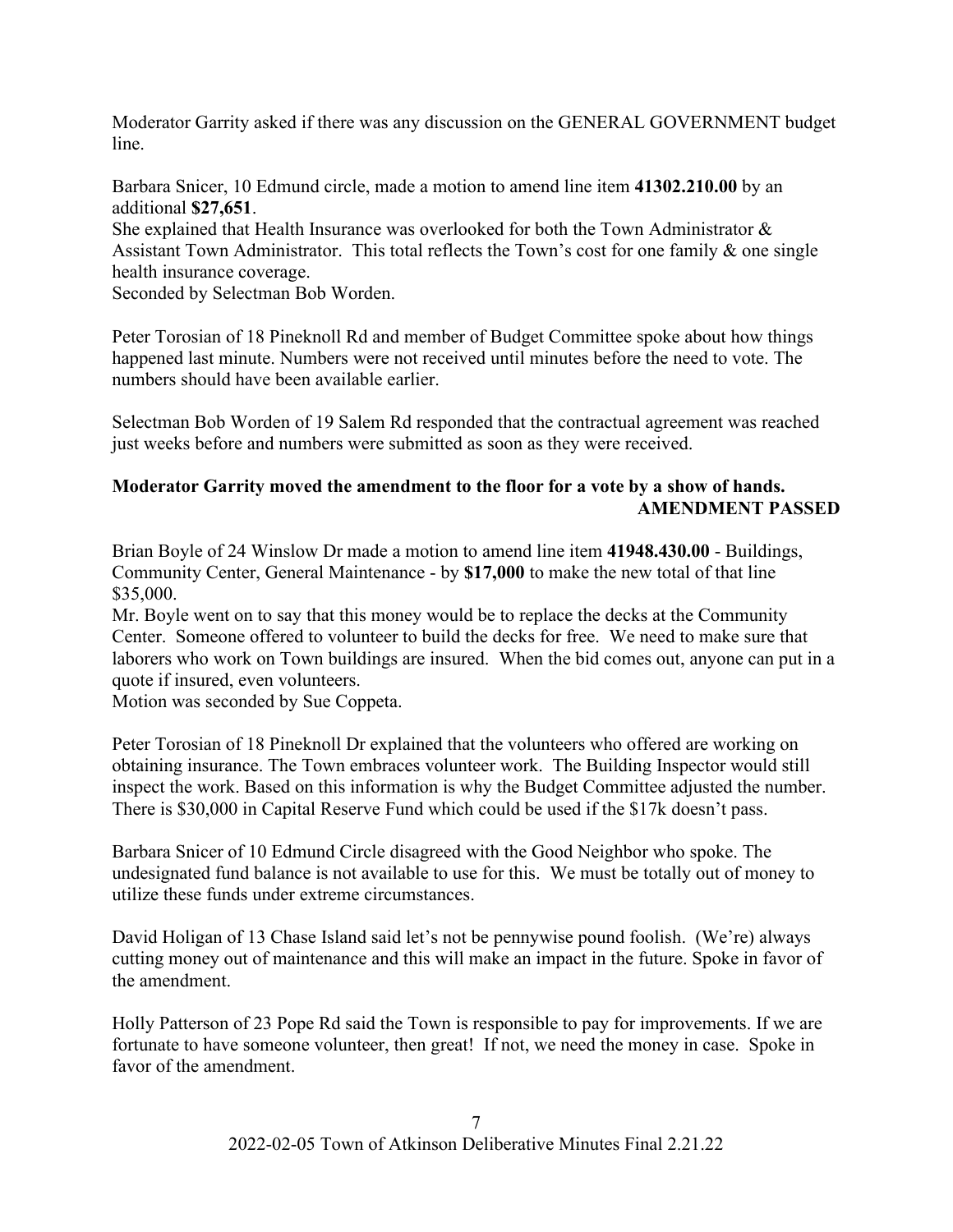Peter Torosian of Pine Knoll cleared up a couple of misstatements. The budget was fully funded for the building of the Fire Dept and Library. Those failures were due to lack of proper building and proper inspection. The library didn't fail b/c not enough money, the Board of Trustees decided to change the spacing of the siding to use money elsewhere. My understanding is the capital money can be used for this repair. He asked that people please vote against the motion.

David Holigan of 13 Chase Island, clarified and was not complaining.

Leon Artus of 114 Maple Ave said that when investigating the Library and Fire Station, there was no oversight over the building of those buildings, per a Selectmen. If we pay for a building and it's not put up properly or inspected properly, that's the Town's responsibility. Don't fund unless we have an ordinance that requires our Town Buildings to be inspected by a qualified Inspector.

Brian Boyle of Westside Dr stated that this is about needing money to replace a deck. If volunteers get paperwork, great! We need money in the budget.

## **Moderator Garrity moved the amendment to the floor for a vote by a show of hands. AMENDMENT PASSED**

Brian Boyle of 24 Winslow Dr, motioned for an amendment to increase line item **41942.430.00** – General Maintenance – Town Garage Doors by **\$12,000** to make a new total on that line of \$16,100. The town garage doors won't last more than 2 weeks. Motion seconded by Mike Turrell of 3 Woodlawn Ave.

## **Moderator Garrity moved the amendment to the floor for a vote by a show of hands. AMENDMENT PASSED**

Ken Grant of Crown Hill Rd made a Parliamentary inquiry. Line  $\#41974$  - Advertising  $\&$ Regional. In 1975 the Town adopted as warrant article to join the Southern Rockingham Regional Planning Commission. It has been reformed. We joined to provide local planning services at no additional fees. We now pay additional fees. Additionally, the article required the BOS is supposed to appoint two Town Representatives as Commissioners. We haven't had two commissioners in years. Question: When does a line item generated by a Warrant Article become sufficiently changed enough get submitted as a new warrant article?

Moderator Garrity asked the Selectmen "Why is it called Advertising & Regional?" Clarification was made as this would be a regional expense and used by more than just the Planning Board. It's a catch-all for anything regional. If RPC does all the work - Why not call it Regional Planning Commission Dues? Then every year, it would be clear as to what we pay.

Based on all the amendments thus far, the new total for General Government: \$27,651+\$17,000 + \$12,000 = **\$1,277,868.00**

## **Moderator Garrity moved the amendment to the floor for a vote by a show of hands. AMENDMENT PASSED**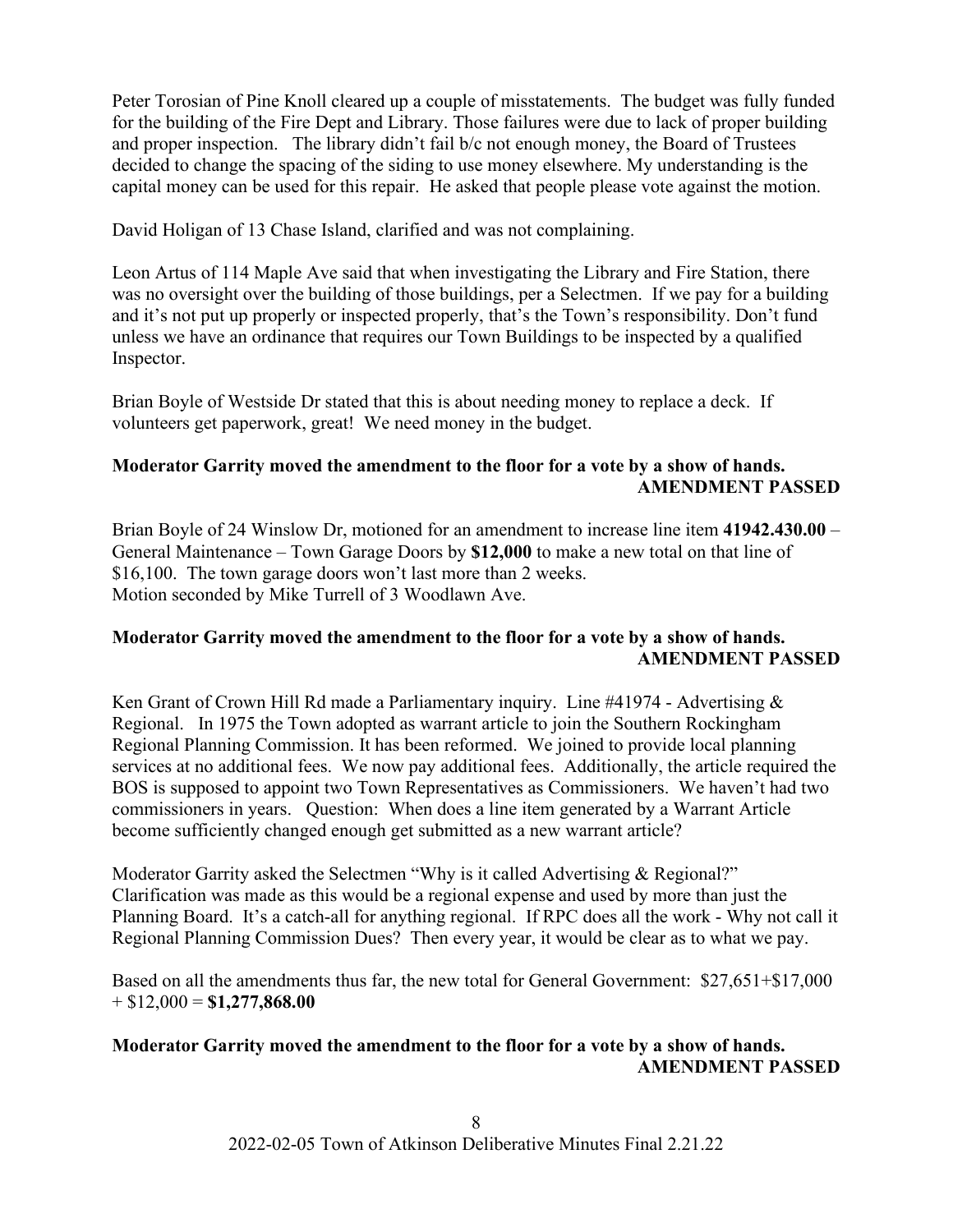## **Moderator Garrity moved the vote to the floor by a show of hands to approve GENERAL GOVERNMENT as amended:**

## **MOTION PASSED**

General Government will move to the ballot as amended.

Moderator Garrity called PUBLIC SAFETY to the floor for discussion.

No discussion or amendments. Public Safety portion of the budget goes as written.

Moderator Garrity called HIGHWAYS & STREETS to the floor for discussion.

Barbara Snicer of 10 Edmund Circle made a motion to amend line item **43111** and sub lines. (The Town) hired an additional laborer at amounts greater than budgeted. Sublines: Salary 43111.210 - \$6240, Fica 43111.220 - \$387, Medicare 43111.225 - \$90, Retirement 43111.230 - \$892.00. Total increase to that line of **\$7609.00** The motion was seconded by Selectman Bob Worden.

Edward Stewart of 165 Main Street asked if this person was the replacement for the Assistant Road Agent who quit in September 2021?

Selectman Worden responded, "No," this was not filled under that title. This is a second laborer position. The title of Assistant has been dissolved.

Paul Busby of 5 Conley Road, spoke on behalf of the Road Agent. This department has always been three people and spoke in favor of this amendment to bring the department back to three people.

Selectman Worden spoke in favor of this amendment. This new laborer brings additional resources to the Town. He has truck mechanic skills and is a certified arborist. The increase is worth it.

## **Moderator Garrity moved the amendment to the floor for a vote by a show of hands. AMENDMENT PASSED**

## **Moderator Garrity moved the vote to the floor by a show of hands to approve HIGHWAYS & STREETS as amended:**

## **MOTION PASSED**

Budget section of HIGHWAYS & STREETS moves to the ballot as amended.

Moderator Garrity called SANITATION & RECYCLING DISPOSAL to the floor for discussion.

There was none.

SANITATION & RECYCLING portion of the budget goes to the ballot as written.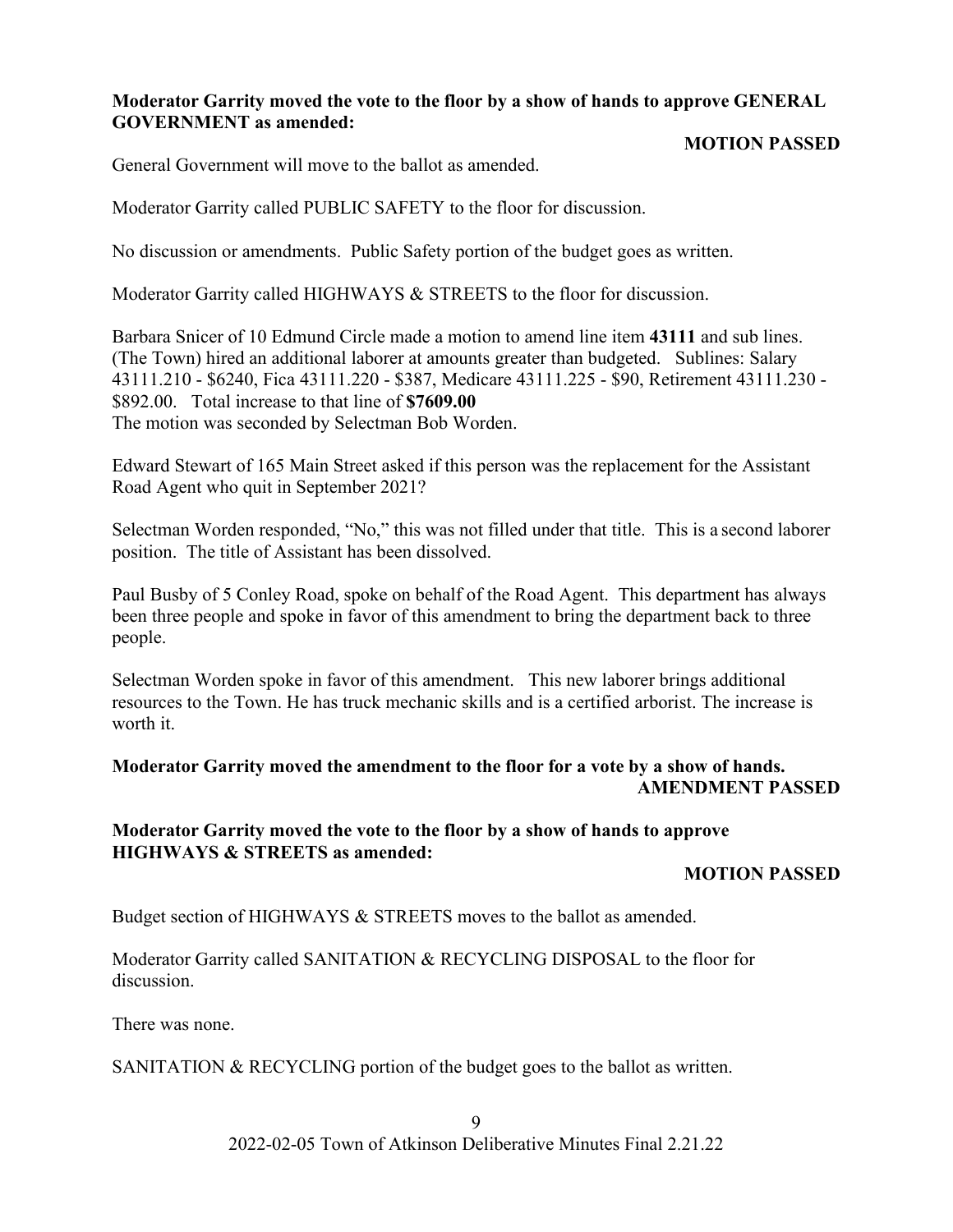Moderator Garrity called the HEALTH & WELFARE section of the budget to the floor for discussion

Jane Kowalski of 5 Wellington Circle made a motion to increase line item **44152.350.02** – SoRock Coalition by **\$7014**. Respectfully request this line be increased back to \$7015 which is where it was when it passed by a successful warrant article in 2020 and approved to be a part of the ongoing budget. When the 2021 budget did not pass, SoRock was not funded. SoRock served 387 people from Atkinson. Thankfully, due to COVID, they received Federal Funding in 2021.

The motion was seconded by Sam Butler, 45 Maple Ave.

Police Chief Crowley approached the mic to speak in favor of this amendment. He said SoRock has been a great asset to the PD. They are a great resource and a great benefit to the town. The added resource kits in all police cars.

Budget Committee member Peter Torosian then spoke about why the Committee did not approve this funding request because they couldn't get specifics on how exactly the 387 residents were served.

Jane Kowalski said the information was put through twice through the proper channels through the Town Administrator's Office. There's a hand-out available today with 25 bullet points outlining the services provided.

Chris Winchell of 60 East Rd stated he is in favor of amendment.

## **Moderator Garrity moved the amendment to the floor for a vote by a show of hands. AMENDMENT PASSED**

## **Moderator Garrity moved the vote to the floor by a show of hands to approve HEALTH & WELFARE as amended:**

#### **MOTION PASSED**

Budget section of HEALTH & WELFARE moves to the ballot as amended.

Moderator Garrity called CULTURE & RECREATION to the floor for discussion.

There was none.

Budget section of the Culture & Recreation portion of the budget goes to the ballot as written.

Moderator Garrity called the CONSERVATION section of the budget to the floor for discussion.

There was none.

Conservation portion of the budget goes to the ballot as written.

Moderator Garrity called the DEBT section of the budget to the floor for discussion.

10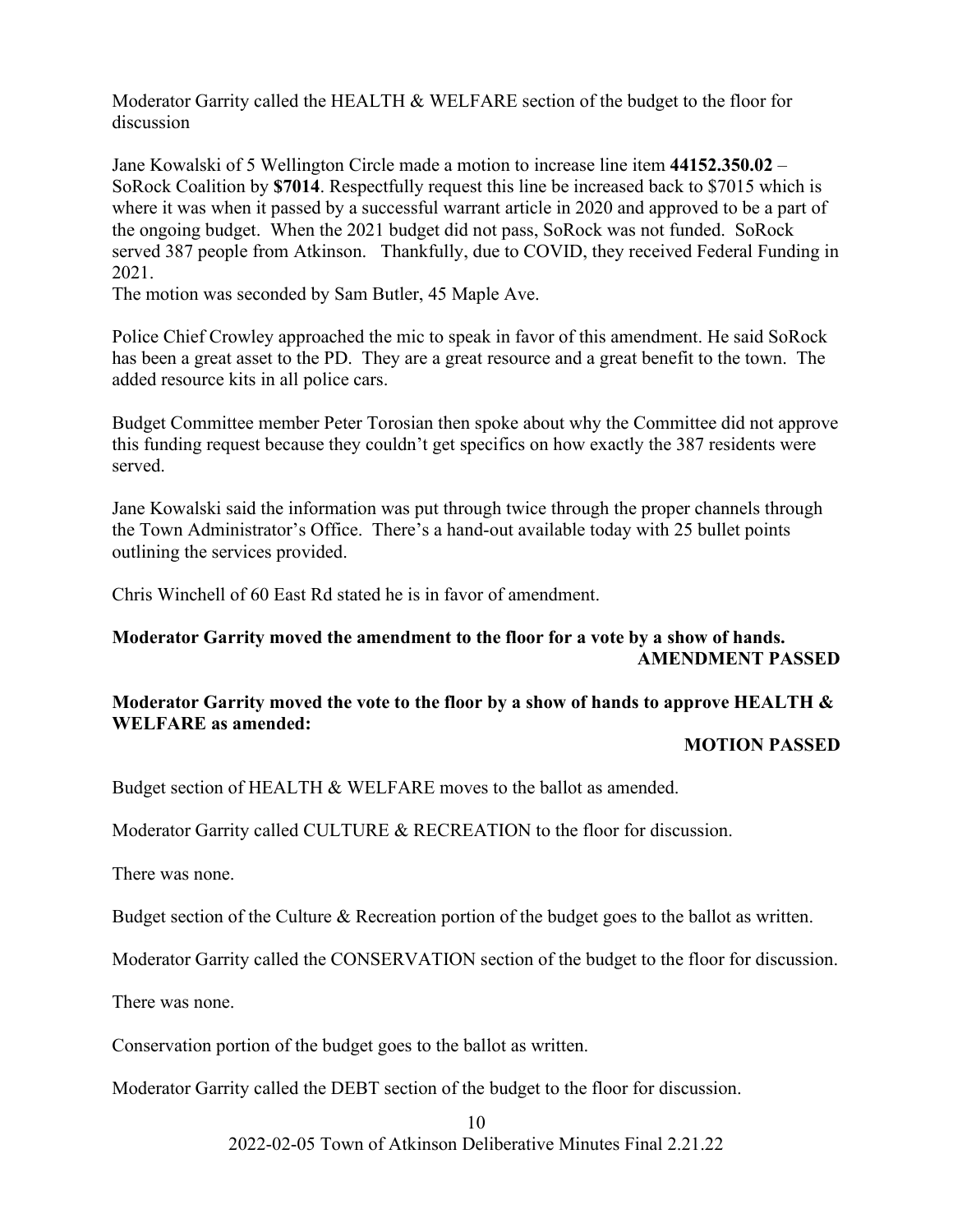Budget Chair Smith said principal is the same as last year, but interest is down because we owe less.

Debt portion of the budget goes to the ballot as written.

New 2022 Budget bottom Line: \$5,860,972.00 12.02% increase over last year.

Moderator Garrity read Article #2022-06 as amended.

#### **Moderator Garrity moved the vote to the floor by a show of hands to approve ARTICLE #2022-06 as amended:**

#### **AMENDED ARTICLE PASSED**

**Moderator declared Article #2022-6 moves to the ballot as amended.**

Brian Boyle made a motion to restrict reconsideration on #6 except for math changes. The motion was seconded by Barbara Snicer of 10 Edmunds Cir.

Moderator Garrity moved the vote to the floor by a show of hands to restrict reconsideration of Article #2022-06.

**PASSED**

## **Article #2022-07 Master Plan Update**

**Shall the Town vote to raise and appropriate the sum of Seventy-five Thousand Dollars (\$75,000) to contract for professional services for the completion of a comprehensive update of the Town of Atkinson's Master Plan, such funds to come from the Undesignated Fund Balance?** No additional tax dollars are required. This update will be conducted with the assistance of qualified professional consultant(s) and will include a robust public participation process. It is anticipated that this update will take 18 months to complete. This is a non-lapsing Article per RSA 32:7 VI and will not lapse until the project is complete or until December 31, 2027, whichever comes first. This is in addition to Article #2022-06, the Operating Budget.

RSA 674:3 recommends that Master Plans are revised every 5-10 years. The Town of Atkinson completed its first Master Plan in 1980 and has updated this periodically since that time. The most recent Master Plan Community Survey was conducted in 2012, and the Master Plan was adopted in 2015 with updates and revisions to the Vision (2015), Future Land Use (2014) and Community Facilities (2012) sections. RSA 674:2 requires that the Master Plan to include the Vision and Future Land Use sections.

## **Recommended by the Selectmen by a vote of 5 to 0 Not Recommended by the Budget Committee by a vote of 6 to 1**

John Ottow of 33 Ridgewood Drive and member of the Planning Board made a presentation on behalf of the Planning Board and spoke in favor of Master Plan.

Ken Grant of 19 Crown Hill Road, made a motion to amend the Article to include a Capital Improvement Program (CIP) section (to Master Plan.) The motion was seconded by Sam Butler, 45 Maple Ave.

11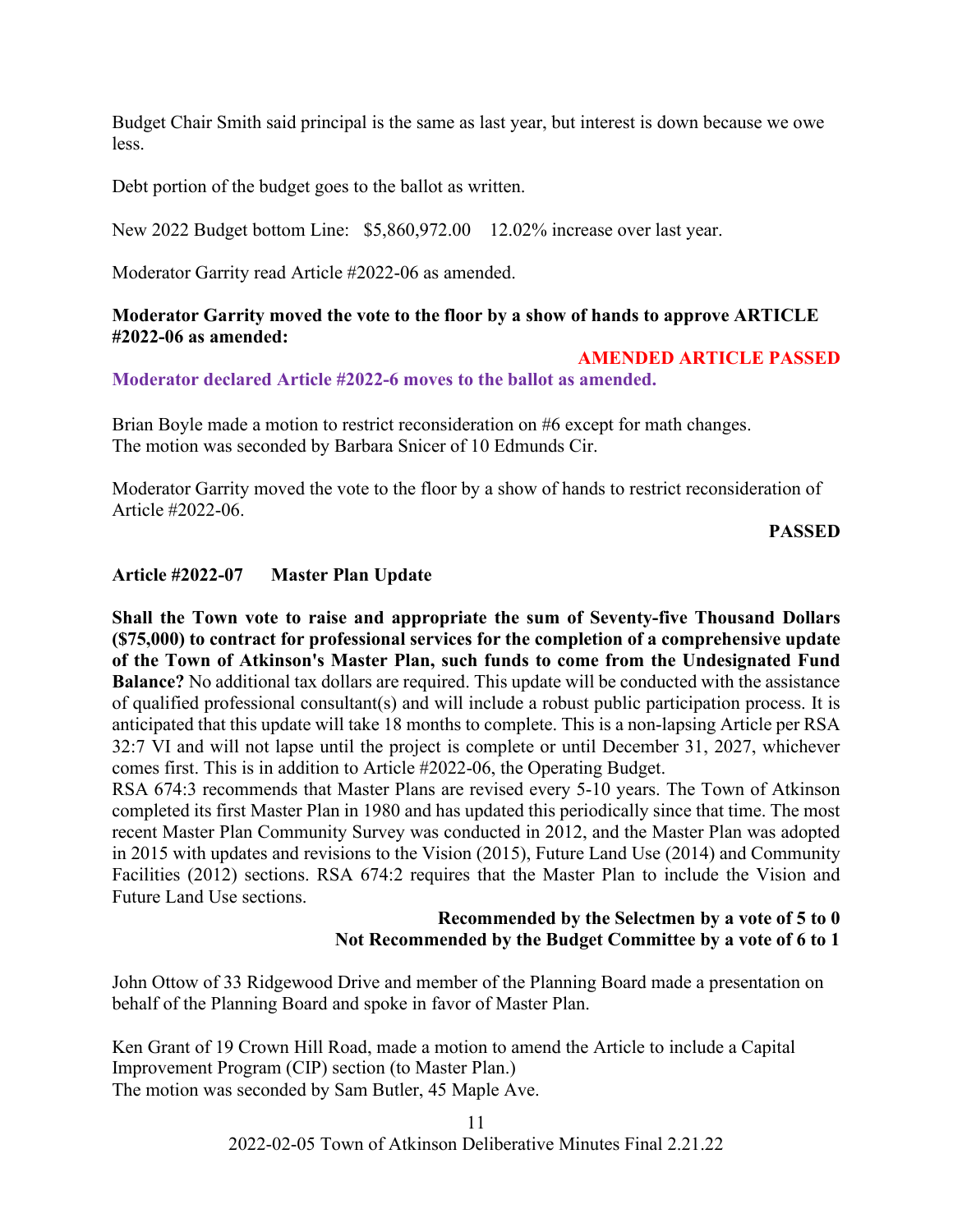Karen McFadden of Bittersweet Lane, Alternate on Planning Board spoke that back in 2012, the Town voted to turn over to the Selectmen's Office the Master Plan. Now assigned to the Governing Board, not the Planning Board. The Master Plan is the first step. Capital Improvement Plan is a second step. Master Plan is input into Capital Plan.

Ken Grant has watched the process over the past months. Much of the communication was not well communicated. There is no single place that collects all CIPs across all boards. There is no sense on how they fit within a community. They should be presented in a format to be reviewed by the community. All major Department Capital Plans should be collected by all and presented to the Community. These should be included in the updated Master Plan.

Karen McFadden of 17 Bittersweet responded that the \$75,000 quote was based on four vendors. It doesn't include a CIP plan. The money quoted does not include a CIP.

Ken Grant did not intend to add an additional cost. Only information to the Planning Board and the public.

## **Moderator Garrity moved the amendment to the floor for a vote by a show of hands. AMENDMENT FAILED**

Ken Grant of 19 Crown Hill Road made a motion to amend this Article to include "Each calendar month a substantive public presentation promoting interest in, and understanding of, the Master Plan of the Town of Atkinson, shall be provided." If the required substantive public presentation is not presented in any two (2) Calendar months, spending from this article shall be suspended until and unless restored by this legislative body. The motion was seconded by MaryBeth Torosian, Pineknoll Rd.

Mr. Grant said it's the responsibility of the Planning Board to communicate to the community. If we require the Planning Board to perform their duties, we'll be better off.

John Ottow of 33 Ridgewood Drive agrees in spirit with the amendment but feels it's not realistic. The Board is not intended to get into the process until the summer or fall. Unrealistic to ask for feedback before the plan happens.

Karen McFadden of 17 Bittersweet, asked the question, "When would the amendment begin?" Will there be a time to organize and put committees together first?

Ken Grant answered if/when the article passes, and money becomes available. It doesn't have to be specific. They can use judgement and community resources to present substantive input from the community, which is generally not being done right now.

If article and amendment pass on March  $8<sup>th</sup>$ , would the Planning Board present that month?

Mr. Grant responded that whether it passes, the Board is required to provide some type of presentation / plans relative to the Planning Board doing their job.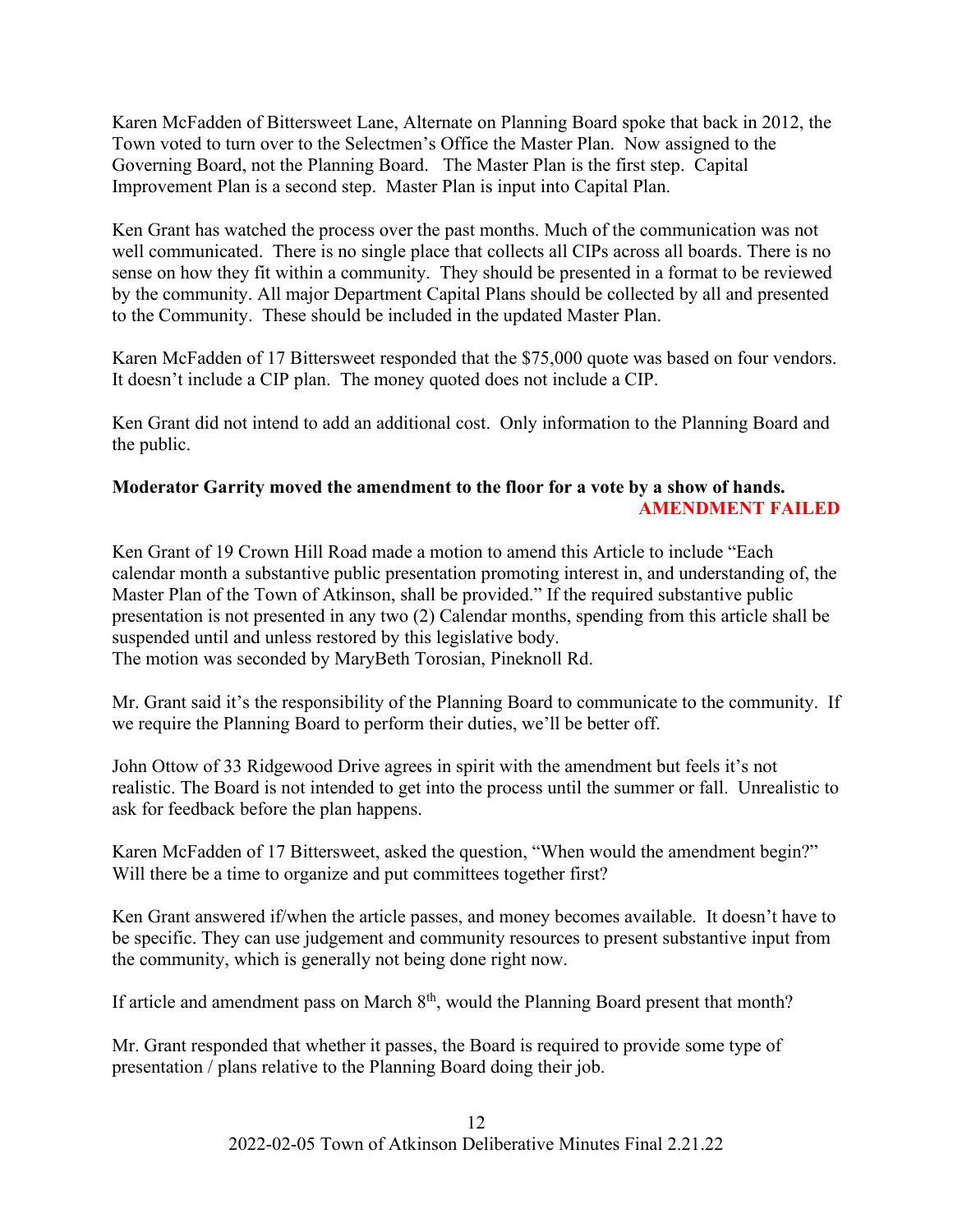David Holigan of Chase Island said, "My good neighbor has good intent, but can't force volunteers to do their job". Use the states process to hold them accountable.

Barbara Snicer of 10 Edmund Circle responded that she's not sure what my Good Neighbor is looking for. Everything is public currently. Meetings are televised and recorded. Minutes are public. What more can they do?

## **Moderator Garrity moved the amendment to the floor for a vote by a show of hands. AMENDMENT FAILED**

Moderator Garrity asked if there is any more discussion on the original wording of the article.

Budget Committee member Peter Torosian of 18 Pine Knoll said the Budget Committee does not recommend it. He said that "We're not against the Master Plan but wanted to see more detail." Not opposed to the plan. Would like for it to be reconsidered for next year with more detailed plans. He asked the Voters to please vote against this warrant article.

Chris Winchell of 60 East Road asked, "Why did the Selectmen vote to recommend it?"

Selectman Bob Worden of 18 Salem Road, "Can't get to where you want to go unless you have a map." Last plan was outdated. Board can supply current resources to add to it. The Board can contribute to make it complete and help us move forward in the future.

Sue Coppeta of 5 Murray Drive, also a Town employee in the Planning & Zoning Department responded: "In that capacity, I was asked to research how much was spent historically to do Master Plan updates." Some cost money and some are volunteer efforts. Last update done hands-on volunteer. Fairly inexpensive. Before that, at the end of 80's early 90's, Town approved \$41,600 for master Plan update - 35 years ago. \$75,000 is a big number but is not unheard of. There are 3500 residential properties in town. \$20 that has already been taxed in the undesignated fund balance. No additional tax. We have the money already. Much has changed since 2012. It's a good time to take the pulse of the residents and a good way to spend the money.

## **Moderator Garrity moved the vote to the floor by a show of hands to approve ARTICLE #2022-07 as written:**

## **MOTION PASSED**

## **Moderator declared Article #2021-07 moves to the ballot as written.**

Board Chair Greg Spero moves to restrict reconsideration of Article #2022-07. The motion was seconded by Selectman Bill Friel.

Moderator Garrity moved the vote to the floor by a show of hands to restrict reconsideration of Article #2022-07.

**PASSED**

Restriction of reconsideration is adopted.

## **Article #2022-08 Additional Police Personnel**

13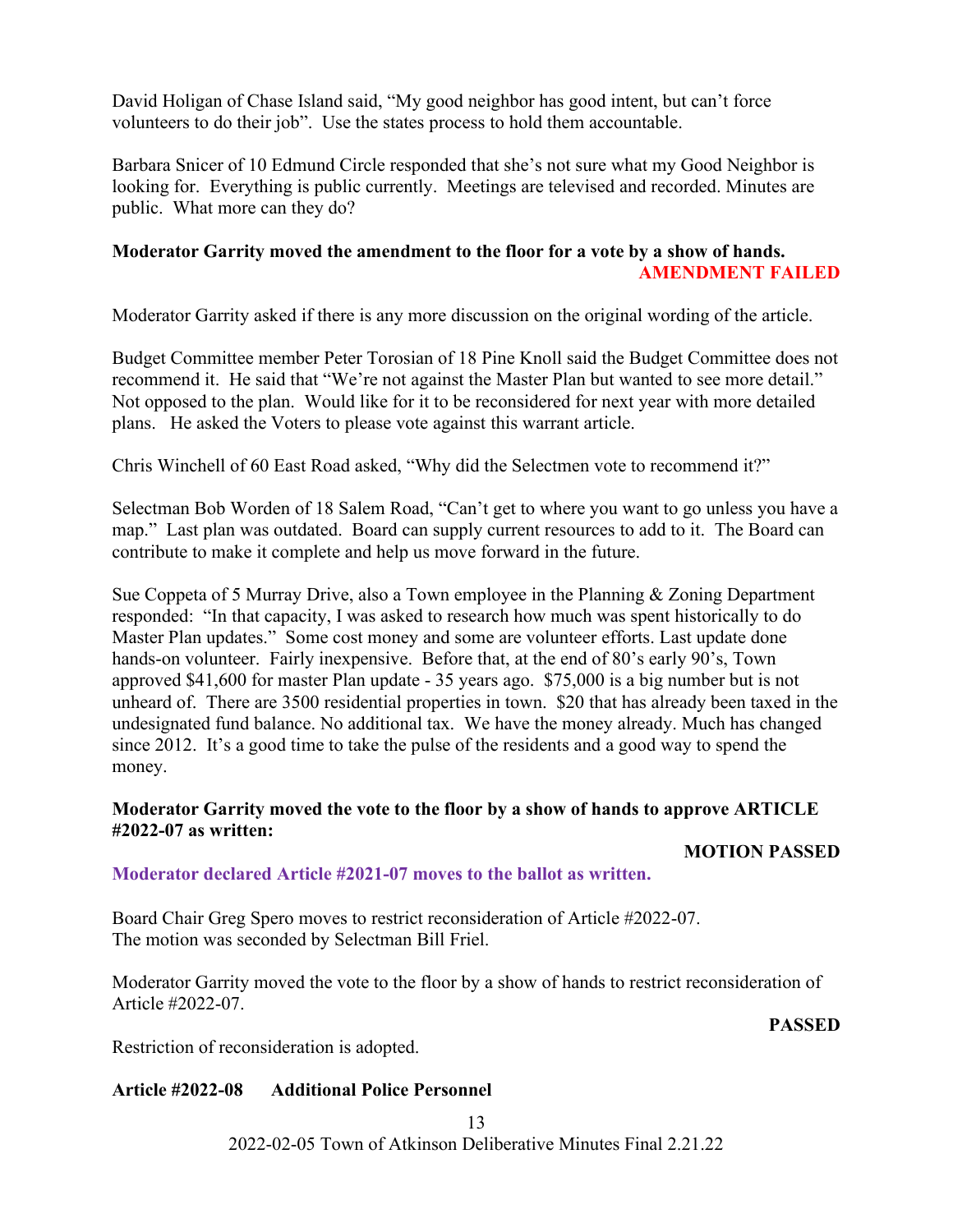**Shall the Town vote to raise and appropriate the sum of Thirty-two Thousand Two Hundred Thirty-eight Dollars (\$32,238) to hire an additional full-time Police Officer effective August 1, 2022?** This amount covers 5 months' cost. This position will become part of the Police Department's Operating Budget at an initial annual rate of approximately \$83,752 beginning in 2023. This is in addition to Article #2022-06, the Operating Budget.

## **Recommended by the Selectmen by a vote of 5 to 0 Not Recommended by the Budget Committee by a vote of 5 to 2**

Chair recognizes Police Chief Crowley. Chief Crowley explained that looking forward 18-24 months, number of houses and residences will add up to 500-750 additional people in the town. There was a 26% increase in motor vehicle accidents, and a 10% increase in arrests from 2020 to 2021. Domestic calls went down in 2021 over 2020. In 2020, we had one incident of vehicle break-in. In 2021, we had 18. Average police staffing is 2.2 officers per thousand residents. Atkinson is at 1.1 Officers – we are understaffed. Trying to catch up in preparation of population growth. There are times when an officer is on duty alone. Shouldn't ever have one person on duty by themselves. Start date is based on recruiting time. Takes months to get someone recruited. We were shooting for August start date. At best, now we're looking at early 2023.

Peter Torosian asked, "Are we still among the lowest crime rate in NH"? Chief Crowley said we're always in the top three. The biggest hit on our payroll is all the benefits. The last three hires were still young enough to be on parents' insurance.

The Moderator asked if there is any discussion. There was none.

## **Moderator Garrity moved the vote to the floor by a show of hands to approve ARTICLE #2022-08 as written:**

## **MOTION PASSED**

## **Moderator declared Article #2022-08 moves to the ballot as written.**

Board Chair Greg Spero moves to restrict reconsideration of Article #2022-08. The motion was seconded by Selectman Bill Friel.

Moderator Garrity moved the vote to the floor by a show of hands to restrict reconsideration of Article #2022-08.

## **PASSED**

Restriction of reconsideration is adopted.

## **Article #2022-09 Library Siding**

**Shall the Town vote to raise and appropriate the sum of One Hundred Fifty Thousand Dollars (\$150,000) to remove and replace the siding at the Kimball Library, such funds to come from the Undesignated Fund Balance?** No additional tax dollars are required. This is a non-lapsing article per RSA 32:7 VI and will not lapse until the project is complete or until December 31, 2027, whichever is sooner. This is in addition to Article #2022-06, the Operating Budget.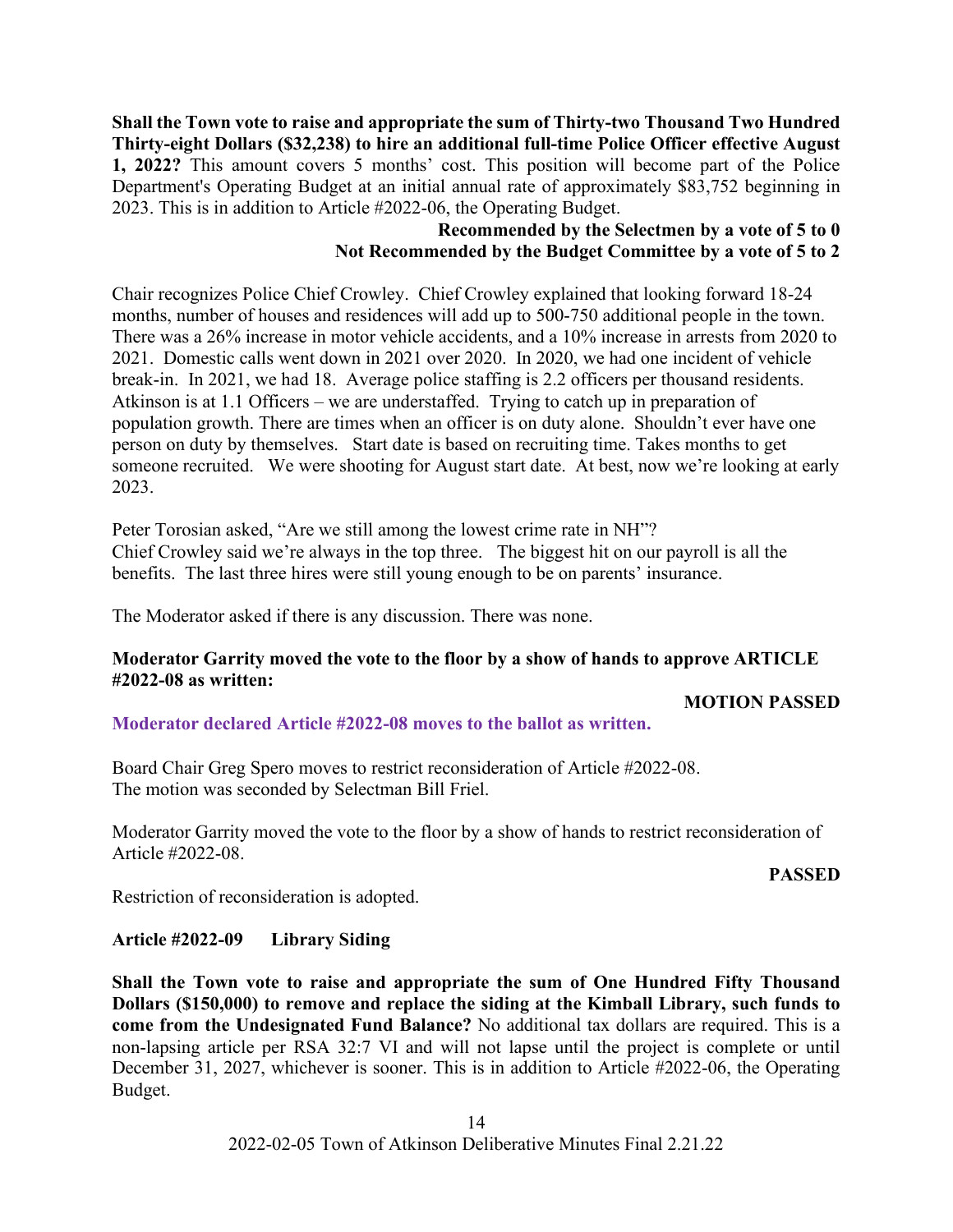## **Recommended by the Selectmen by a vote of 5 to 0 Recommended by the Budget Committee by a vote of 6 to 0**

Brian Boyle of 24 Winslow Drive and the current Building Inspector said we failed the siding. Pointless to discuss how. The library is there and needs to be repaired before more damage is done. Met with several contractors. Very confident this amount will get it done. Money includes repair work under the siding in addition to replacing the siding. Money to come from undesignated fund balance. Hope the residents will support it.

Tom Kelly of 125 Cowbell Crossing is in support of article. Will be done right with oversight of Building Inspector.

Nancy Coville spoke in favor. President of Friends of Library. Assessment in 2019 found siding issue. Funds to come from undesignated fund balance. No additional tax required. The cost to repair will rise the longer the repair is put off. Mr. Boyle will be on top of repair work.

Budget Member, Peter Torosian – Budget Committee votes in favor. Last year we didn't recommend because the price was double than is now. Please support this article.

#### **Moderator Garrity moved the vote to the floor by a show of hands to approve ARTICLE #2022-09 as written:**

#### **MOTION PASSED**

**Moderator declared Article #2022-09 moves to the ballot as written.**

Board Chair Greg Spero moves to restrict reconsideration of Article #2022-09. The motion was seconded by Kay Galloway, 26 Aspen Rd.

Moderator Garrity moved the vote to the floor by a show of hands to restrict reconsideration of Article #2022-09.

#### **PASSED**

Restriction of reconsideration is adopted.

## **Article #2022-10 Fire Department Capital Reserve**

**Shall the Town vote to raise and appropriate the sum of One Hundred Forty Thousand Dollars (\$140,000) to be added to the Fire Department Capital Reserve Fund, as modified March 14, 2000 (Article #2000-28) for the purpose of acquiring fire equipment and vehicles, as outlined by the Board of Engineers' Capital Improvement Plan?** This is in addition to Article #2022-06, the Operating Budget.

> **Recommended by the Selectmen by a vote of 5 to 0 Recommended by the Budget Committee by a vote of 6 to 0**

The Moderator asked if there is any discussion. There was none.

## **Moderator Garrity moved the vote to the floor by a show of hands to approve ARTICLE #2022-10 as written:**

**MOTION PASSED**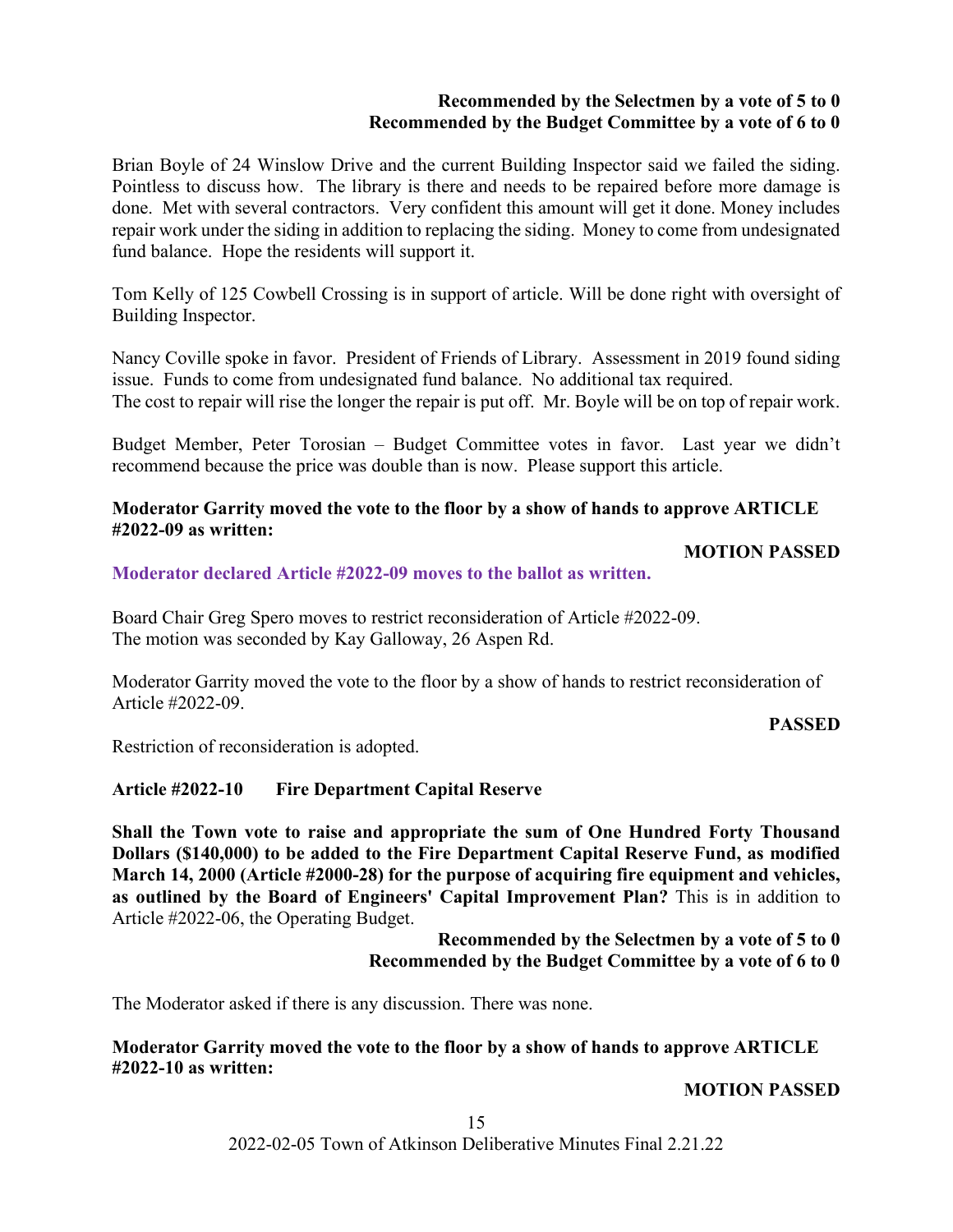## **Moderator declared Article #2022-10 moves to the ballot as written.**

Board Chair Greg Spero moves to restrict reconsideration of Article #2022-10. The motion was seconded by Kay Galloway, 26 Aspen Rd.

Moderator Garrity moved the vote to the floor by a show of hands to restrict reconsideration of Article #2022-10.

## **PASSED**

Restriction of reconsideration is adopted.

## **Article #2022-11 Fire Department Personal Protective Equipment**

**Shall the Town vote to raise and appropriate the sum of Fifty-nine Thousand Two Hundred Sixty-nine Dollars (\$59,269) for the purchase of ten (10) sets of Structural Firefighting Personal Protective Firefighting Equipment (PPE)?** This is a non-lapsing article per RSA 32:7 and will not lapse until the project is complete or until December 31, 2027, whichever is sooner. However, these funds will only be spent in the event that the Fire Department is unable to acquire outside funding. This is in addition to Article #2022-06, the Operating Budget.

## **Recommended by the Selectmen by a vote of 5 to 0 Not Recommended by the Budget Committee by a vote of 5 to 1**

Selectman Bob Worden of 18 Salem Road, moved to amend article 2022-11 to strike "Fifty-nine Thousand Two Hundred Sixty-nine Dollars (\$59,269)" and replace with "One Dollar (\$1)". Strike "However, these funds will only be spent in the event that the Fire Department is unable to acquire outside funding." And replace with "Funding will come from Federal Grants." The motion was seconded by MaryBeth Torosian, 18 Pineknoll Rd.

## **Moderator Garrity moved the vote to the floor by a show of hands to approve ARTICLE #2022-11 as amended:**

## **AMENDED ARTICLE PASSED**

## **Moderator declared Article #2022-11 moves to the ballot as amended.**

Board Chair, Greg Spero moved to restrict reconsideration of Article #2022-11. The motion was seconded by Selectman Bill Friel.

Moderator Garrity moved the vote to the floor by a show of hands to restrict reconsideration of Article #2022-11.

#### **PASSED**

Restriction of reconsideration is adopted.

## **Article #2022-12 Establish a Rural Firefighting Water Supply Program**

**Shall the Town vote to raise and appropriate the sum of Fifteen Thousand Dollars (\$15,000) to hire a consultant to assist the Fire Department in the evaluation of the current rural water supply system and creating a long-term Rural Water Supply Plan for the entire Town?** This was a recommendation of the November 2020 Fire Department assessment and review by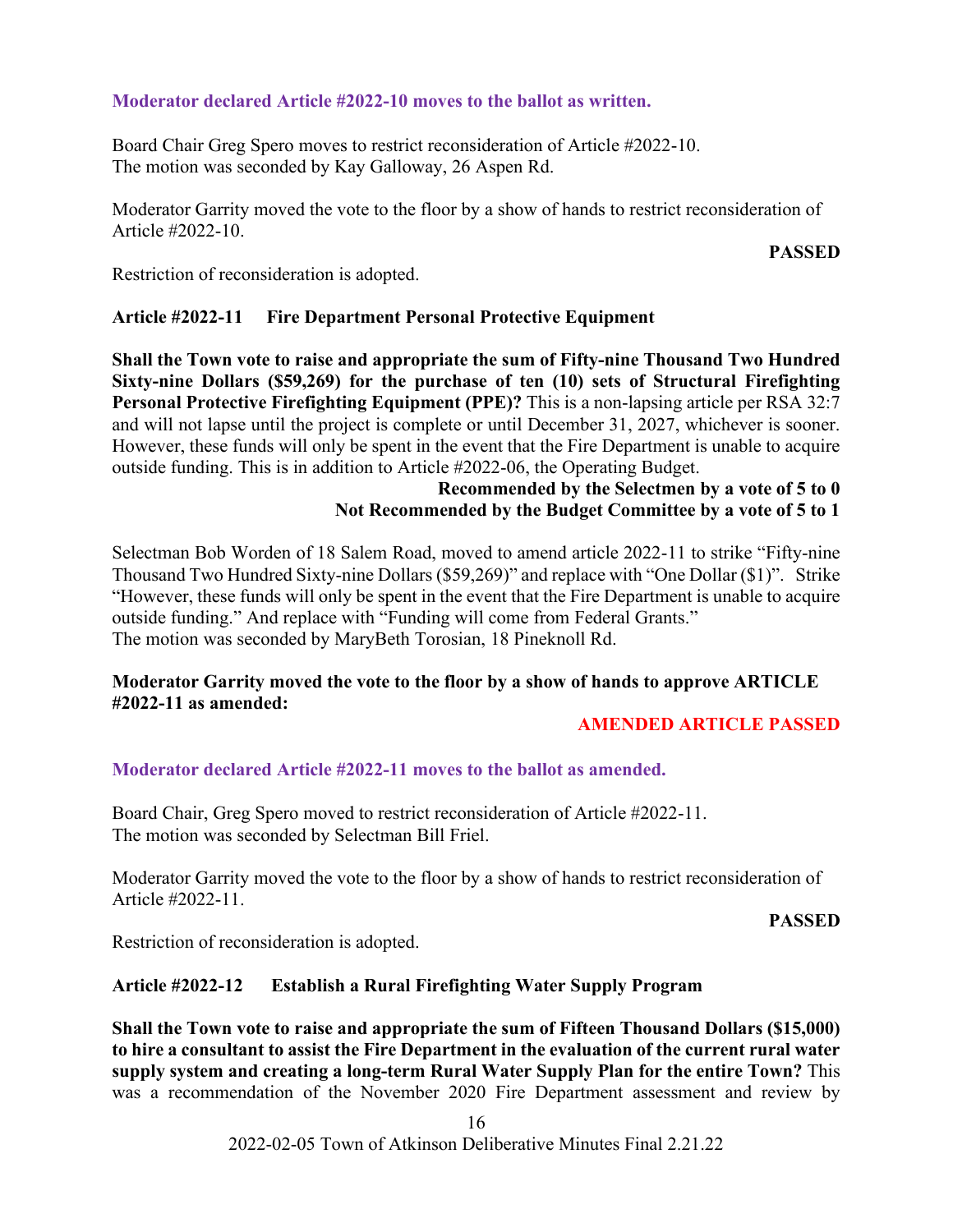Municipal Resources, Inc. (MRI Report). This evaluation will aid in the Fire Department's move toward an improved International Standards' Organization (ISO\*) rating of 5. This is a non-lapsing article per RSA 32:7 and will not lapse until the project is complete or until December 31, 2027, whichever is sooner. This is in addition to Article #2022-06, the Operating Budget.

\*The International Organization for Standardization is an international standard-setting body composed of representatives from various national standards organizations. Founded on 23 February 1947, the organization develops and publishes worldwide technical, industrial, and commercial standards.

## **Recommended by the Selectmen by a vote of 5 to 0 Not Recommended by the Budget Committee by a vote of 4 to 3**

Moderator recognized Fire Chief Brian Murray at the microphone. He explained that this Article will evaluate what we currently have and help develop a roadmap going forward. The current system was put in place when structures were smaller. This is part of the MRI study recommendations. This will help us move forward to reduce our ISO rating and eventually reduce our insurance rates.

## **Moderator Garrity moved the vote to the floor by a show of hands to approve ARTICLE #2022-12 as written:**

**MOTION PASSED**

**Moderator declared Article #2022-12 moves to the ballot as written.**

Board Chair Greg Spero moves to restrict reconsideration of Article #2022-12. The motion was seconded by Kay Galloway, 26 Aspen Rd.

Moderator Garrity moved the vote to the floor by a show of hands to restrict reconsideration of Article #2022-12.

## **PASSED**

Restriction of reconsideration is adopted.

## **Article #2022-13 Fire Department Equipment Upgrade**

**Shall the Town vote to raise and appropriate the sum of Twenty-six Thousand Three Hundred Ninety-two Dollars (\$26,392) to be used to update equipment which is currently beyond its service life or is not effective with current buildings and emergency response**  within the Town of Atkinson. This is a non-lapsing article per RSA 32:7, and will not lapse until the project is complete or until December 31, 2027, whichever is sooner. This is in addition to Article #2022-06, the Operating Budget.

> **Recommended by the Selectmen by a vote of 5 to 0 Recommended by the Budget Committee by a vote of 4 to 2**

The Moderator asked if there is any discussion. There was none.

## **Moderator Garrity moved the vote to the floor by a show of hands to approve ARTICLE #2022-13 as written:**

**MOTION PASSED**

**Moderator declared Article #2022-13 moves to the ballot as written.**

17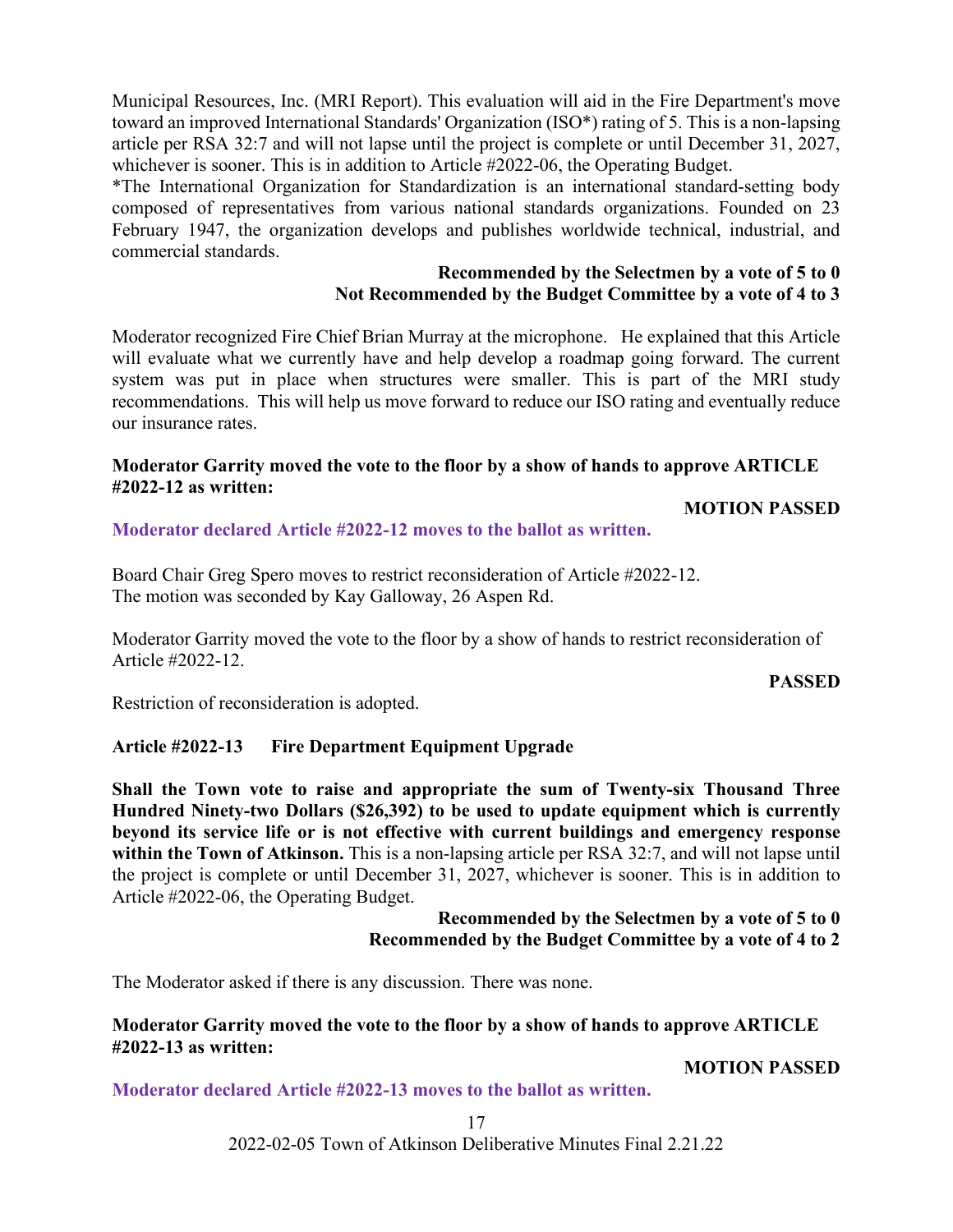Selectman Worden moves to restrict reconsideration of Article #2022-13. The motion was seconded by Selectman Bill Friel

Moderator Garrity moved the vote to the floor by a show of hands to restrict reconsideration of Article #2022-13.

#### **PASSED**

Restriction of reconsideration is adopted.

## **Article #2022-14 Hazardous Materials District**

**Shall the Town vote to rejoin the Southeastern New Hampshire Hazardous Materials Mutual Aid District (SENHHMMAD\*\*), and to raise and appropriate the sum of Eleven Thousand Five Hundred Forty-Four Dollars (\$11,544) in 2022?** After 2023, the annual dues amount, as determined by the Board of Directors per the governing by-laws, will become part of the Fire Department's Operating Budget.

\*\*The Southeastern New Hampshire Hazardous Materials Mutual Aid District operates a Technical Emergency Response Team, which maintains a readiness posture permitting it to deploy an appropriate response to a District community's request for help involving an unplanned release of potentially dangerous chemicals. The services provided by SENHHMMAD are not available from commercial environmental solutions companies such as Triumvirate Environmental or Clean Harbors. The Atkinson Fire Department does not have the capabilities in either technical training or equipment to handle this responsibility.

## **Recommended by the Selectmen by a vote of 5 to 0 Recommended by the Budget Committee by a vote of 4 to 2**

Marnie Finn of 24 Snug Harbor, did not suggest an amendment, but wanted to understand how (will we) get the money in 2023?

Moderator Garrity was asked "what will the dues be next year?".

Marnie Finn asked if (the article) should mention the appropriation of 2023.

Moderator Garrity asked "Will have to be in the budget in 2023?".

Chief Murray responded that the intent was to indicate that there is two-year commitment to get back in. When we originally pulled out several years ago, the by-laws required paying up to three years back-dues. He was able to negotiate down to one year back-dues and the remaining backdues spread over two years. That's why there's more money the first two years. Third year, it goes down by spreading the penalty over two years. After 2023, there's a flat rate of \$5500 for all communities and per capita rate after that.

Russell Wolf of Farview Hill Rd, suggested for next year's Operating Budget, possibly moving these dues to the Advertising and Regional budget line since it's considered dues (like other monies in that line item).

## **Moderator Garrity moved the vote to the floor by a show of hands to approve ARTICLE #2022-14 as written:**

# **MOTION PASSED**

**Moderator declared Article #2022-14 moves to the ballot as written.**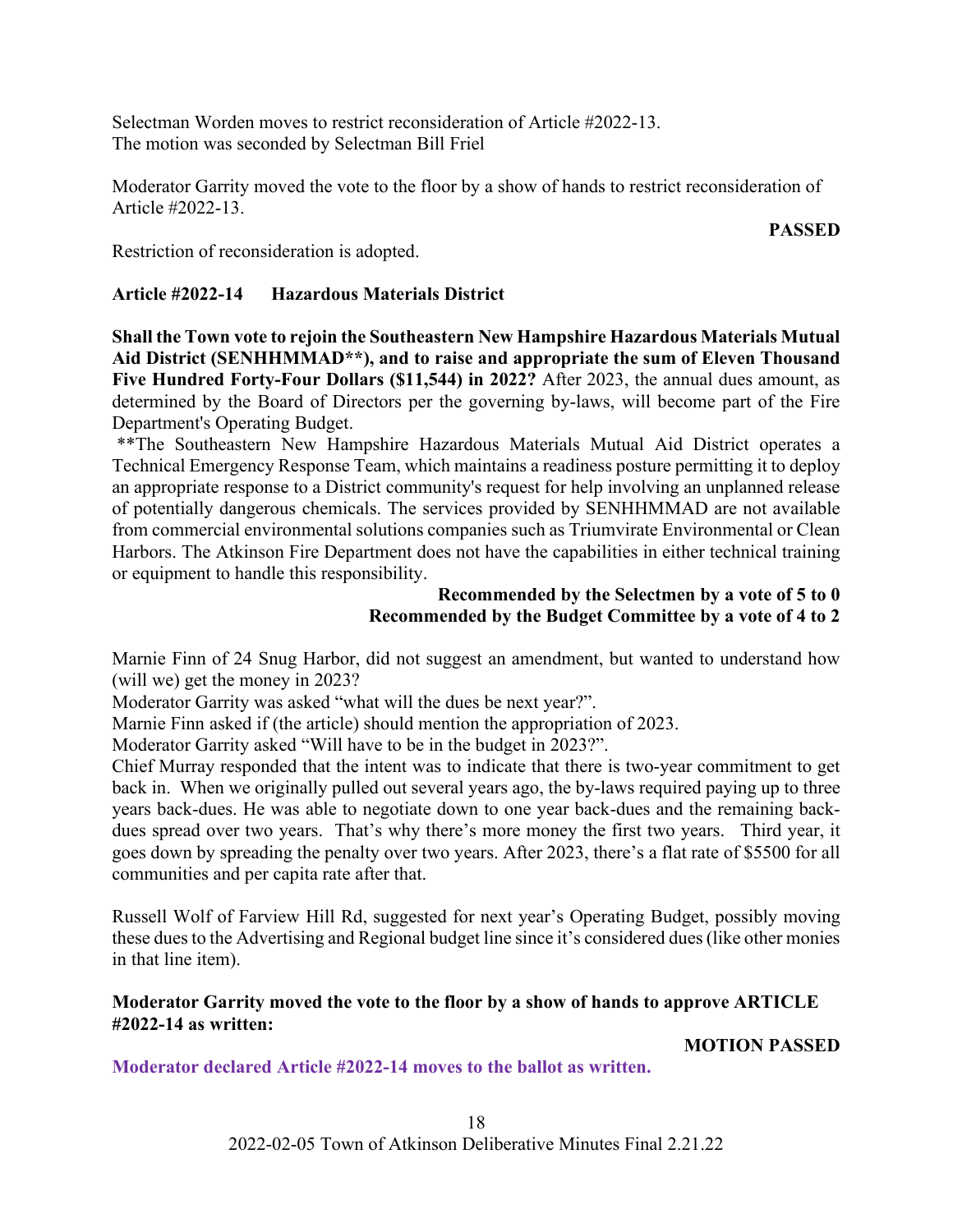Board Chair Greg Spero moves to restrict reconsideration of Article #2022-14. The motion was seconded by Selectman Bob Worden.

Moderator Garrity moved the vote to the floor by a show of hands to restrict reconsideration of Article #2022-14.

#### **PASSED**

Restriction of reconsideration is adopted.

## **Article #2022-15 Shim and Overlay Town Roads**

**Shall the Town vote to raise and appropriate the sum of Four Hundred Forty-eight Thousand Nine Hundred Dollars (\$448,900) to shim and overlay the following Town roads: Providence Hill Road, Butler Road, Twin Oaks Drive, Windmill Lane, Moccasin Path, Pheasant Lane, Bluebird Lane, Geary Lane, Spickett Valley Drive, Atkinson Farm Road, Little Rob Road, Carriage Chase Lane, and Jasmine Drive?** This is a non-lapsing article per RSA 32:7, VI, and will not lapse until the project is complete or until December 31, 2027, whichever is sooner. This is in addition to Article #2022-06, the Operating Budget.

## **Recommended by the Selectmen by a vote of 5 to 0 Not Recommended by the Budget Committee by a vote of 6 to 0**

Barbara Snicer of 10 Edmunds Circle asked before we get into this article, are we within the 10% rule? A brief discussion followed regarding the 10% rule.

Paul Busby of 5 Conley Road spoke in favor of this bill. (He said) he has a lot of experience in this field. The Town has done a great job historically maintaining and updating the roads. The Town Engineers provided a ten-year plan and it's good to follow up. I have reviewed this year's roads. If we don't do these roads, five of the ten on the list will be in disrepair if ignored. The Selectmen and the previous Road Agent have already signed on the contractor for this year. There was a \$25, 000 financial benefit to the town by signing the contract last year. It will be beneficial in years to come to stick to the plan. He asked the Town to vote in favor of this Article.

A discussion between Chair Bill Smith of the Budget Committee and the previous Road Agent, Ted Stewart, and Peter Torosian a member of the Budget Committee followed regarding a time in Atkinson's recent history about skipping a year of paving roads.

There was a request from the floor to call the question to vote. Motion passed.

## **Moderator Garrity moved the vote to the floor by a show of hands to approve ARTICLE #2022-15 as written:**

#### **MOTION PASSED**

#### **Moderator declared Article #2022-15 moves to the ballot as written.**

Board Chair Greg Spero moves to restrict reconsideration of Article #2022-15. The motion was seconded by Selectman Beth Cacciotti.

Moderator Garrity moved the vote to the floor by a show of hands to restrict reconsideration of Article #2022-15.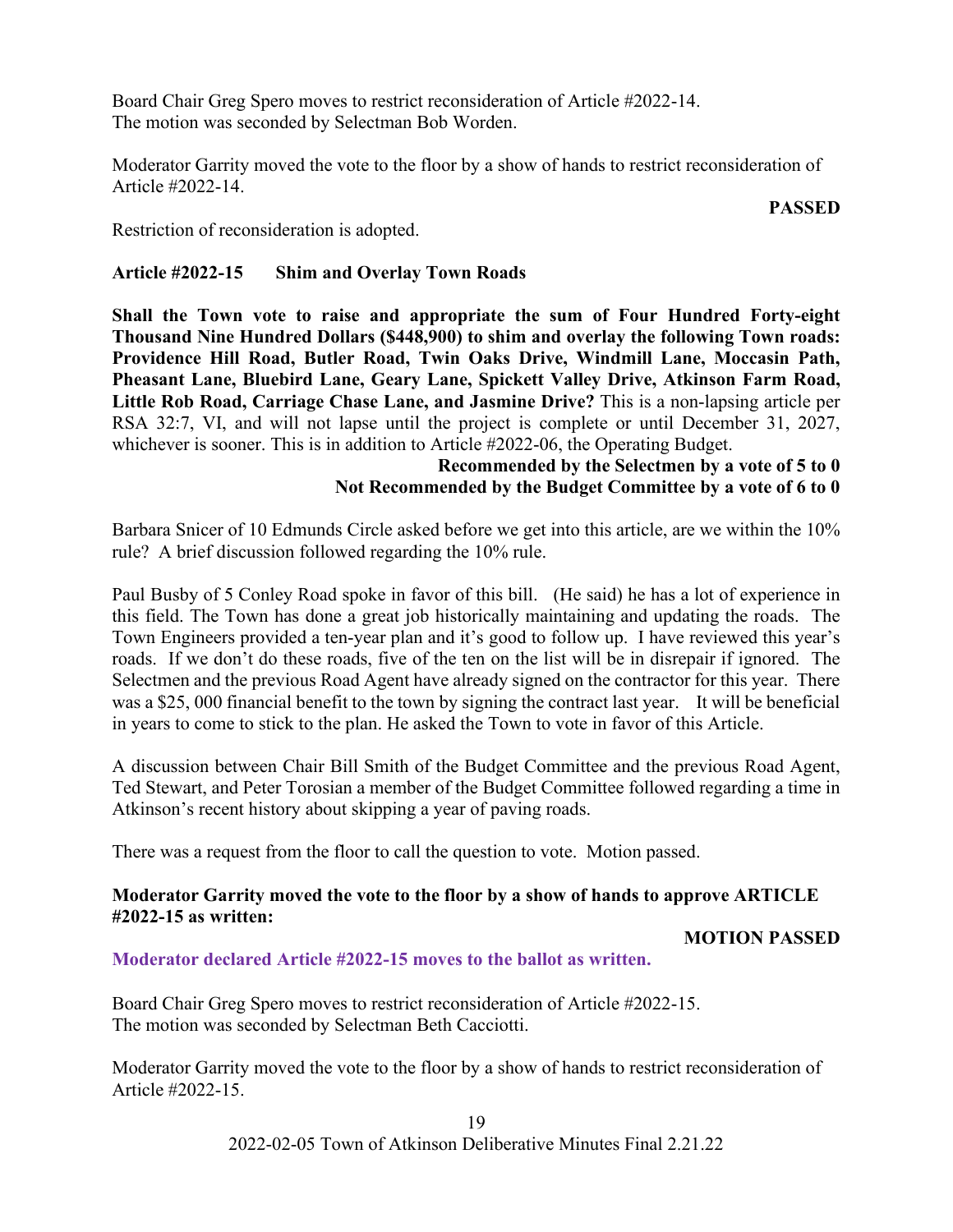Restriction of reconsideration is adopted.

Adjourned for lunch at 12:30 pm for 20 mins Re-opened at 12:50 pm

Number correction presented to Moderator for the 2022-06 Budget Article. New budget number is \$5,860,973.00. Had been \$5,860,972.00 before rounding up.

Moderator shared announcement for the Atkinson Women's Civic Club. March 1<sup>st</sup> is Candidates' Night. Held at the Community Center at 7:00 pm.

## **Article #2022-16 Highway Department Truck**

**Shall the Town vote to raise and appropriate the sum of Fifty-five Thousand Dollars (\$55,000) for the purpose of purchasing and equipping a three-quarter-ton truck with a plow, and a utility trailer, such funds to come from the Undesignated Fund Balance?** No additional tax dollars are required. This is a non-lapsing article per RSA 32:7 VI and will not lapse until the purchase is complete or December 31, 2027, whichever is sooner. This is in addition to Article #2022-06, the Operating Budget.

## **Recommended by the Selectmen by a vote of 5 to 0 Recommended by the Budget Committee by a vote of 6 to 0**

The Moderator asked if there is any discussion. There was none.

#### **Moderator Garrity moved the vote to the floor by a show of hands to approve ARTICLE #2022-16 as written:**

## **MOTION PASSED**

## **Moderator declared Article #2022-16 moves to the ballot as written.**

Board Chair Greg Spero moves to restrict reconsideration of Article #2022-16. The motion was seconded by Selectman Beth Cacciotti.

Moderator Garrity moved the vote to the floor by a show of hands to restrict reconsideration of Article #2022-16.

#### **PASSED**

Restriction of reconsideration is adopted.

## **Article #2022-17 Update List of Town Forest Parcels**

**Shall the Town vote to designate the following parcel as Atkinson Town Forest, to be managed by the Conservation Commission, under the provisions of RSA 31:112:**

**Map 20 Lot 37-1, a 9-acre forested parcel on Boulder Cove Road, donated to the Town as Conservation Land December 2021?** This parcel abuts the Marshall Town Forest. **Recommended by the Selectmen by a vote of 4 to 1**

The Moderator recognized Paul Wainwright of Maple Ave and of the Conservation Commission.

20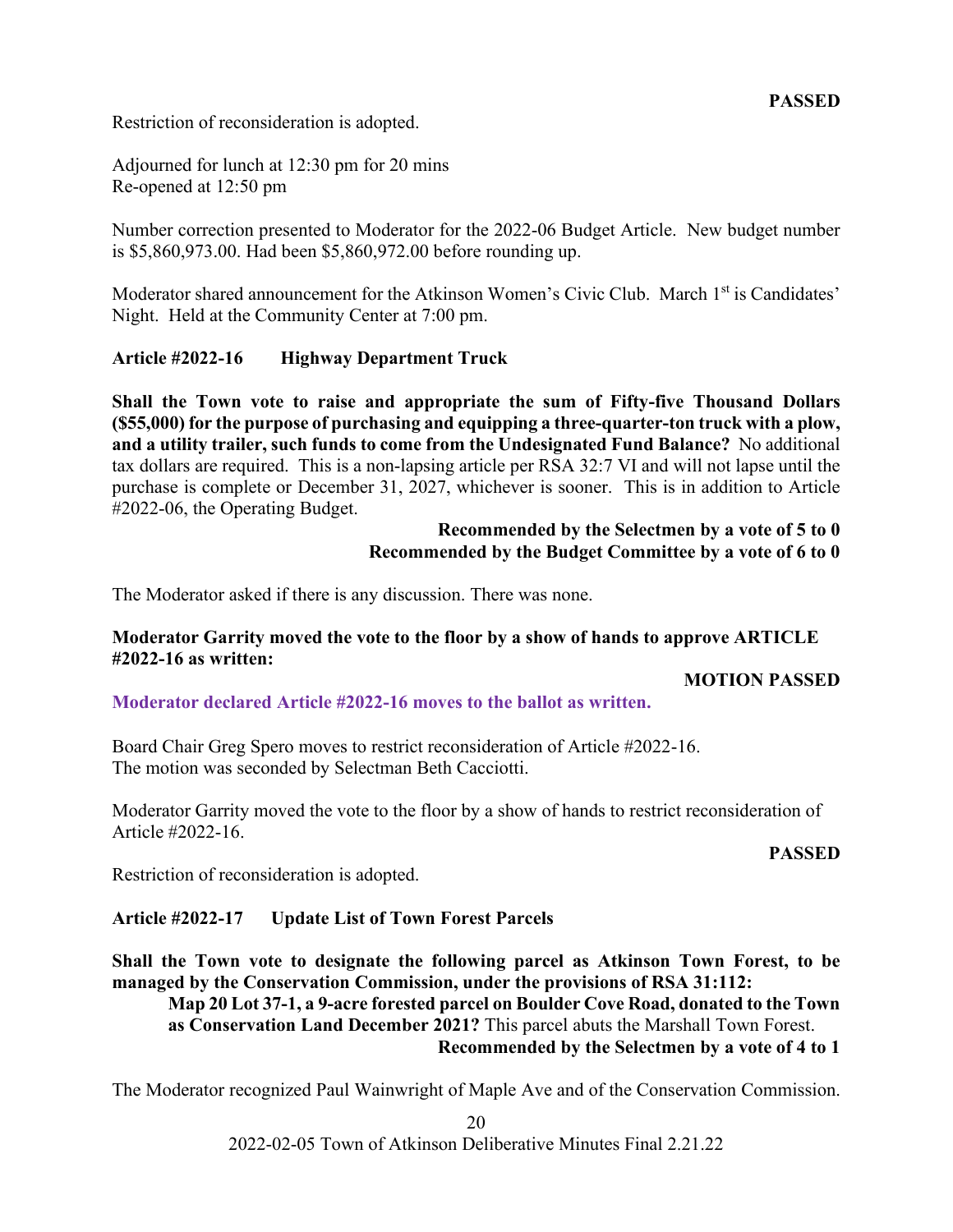In December of last year, the town was donated nine acres near Big Island Rd. which abuts Marshall Town Forest. It was donated as Conservation land. This article gives the Conservation Commission the ability to manage it.

The Moderator asked if there is any discussion. There was none.

## **Moderator Garrity moved the vote to the floor by a show of hands to approve ARTICLE #2022-17 as written:**

**MOTION PASSED**

**Moderator declared Article #2022-17 moves to the ballot as written.**

**Article #2022-18 Building Needs Expendable Trust Fund**

**Shall the Town vote to raise and appropriate the sum of Fifty Thousand Dollars (\$50,000) to be added to the Building Needs Expendable Trust Fund, as established March 9, 2020, Article #2020-8, for the purpose of funding ongoing maintenance and improvement issues with Town facilities, such funds to come from the Undesignated Fund Balance?** No additional tax dollars are required. This is in addition to Article #2022-06, the Operating Budget.

## **Recommended by the Selectmen by a vote of 5 to 0 Recommended by the Budget Committee by a vote of 6 to 0**

Brian Boyle, Building Inspector spoke. He said that this is a trust fund and there is currently a balance of \$35,000 in it. Last year, the Building Needs Committee identified \$500,000 in repairs throughout town buildings. The Town needs to increase the \$35,000 current total in the trust fund by another \$50,000 to move forward.

The Moderator asked if there is any discussion. There was none.

## **Moderator Garrity moved the vote to the floor by a show of hands to approve ARTICLE #2022-18 as written:**

## **MOTION PASSED**

**Moderator declared Article #2022-18 moves to the ballot as written.**

Board Chair Greg Spero moves to restrict reconsideration of Article #2022-17 and #2022-18. The motion was seconded by Selectman Bob Worden.

Moderator Garrity moved the vote to the floor by a show of hands to restrict reconsideration of Article #2022-17 and #2022-18.

**PASSED**

Restriction of reconsideration for both adopted.

## **Article #2022-19 Elder Exemption Benefit**

**Shall the Town vote to increase the Elder Exemption benefit beginning April 1, 2022, as follows:**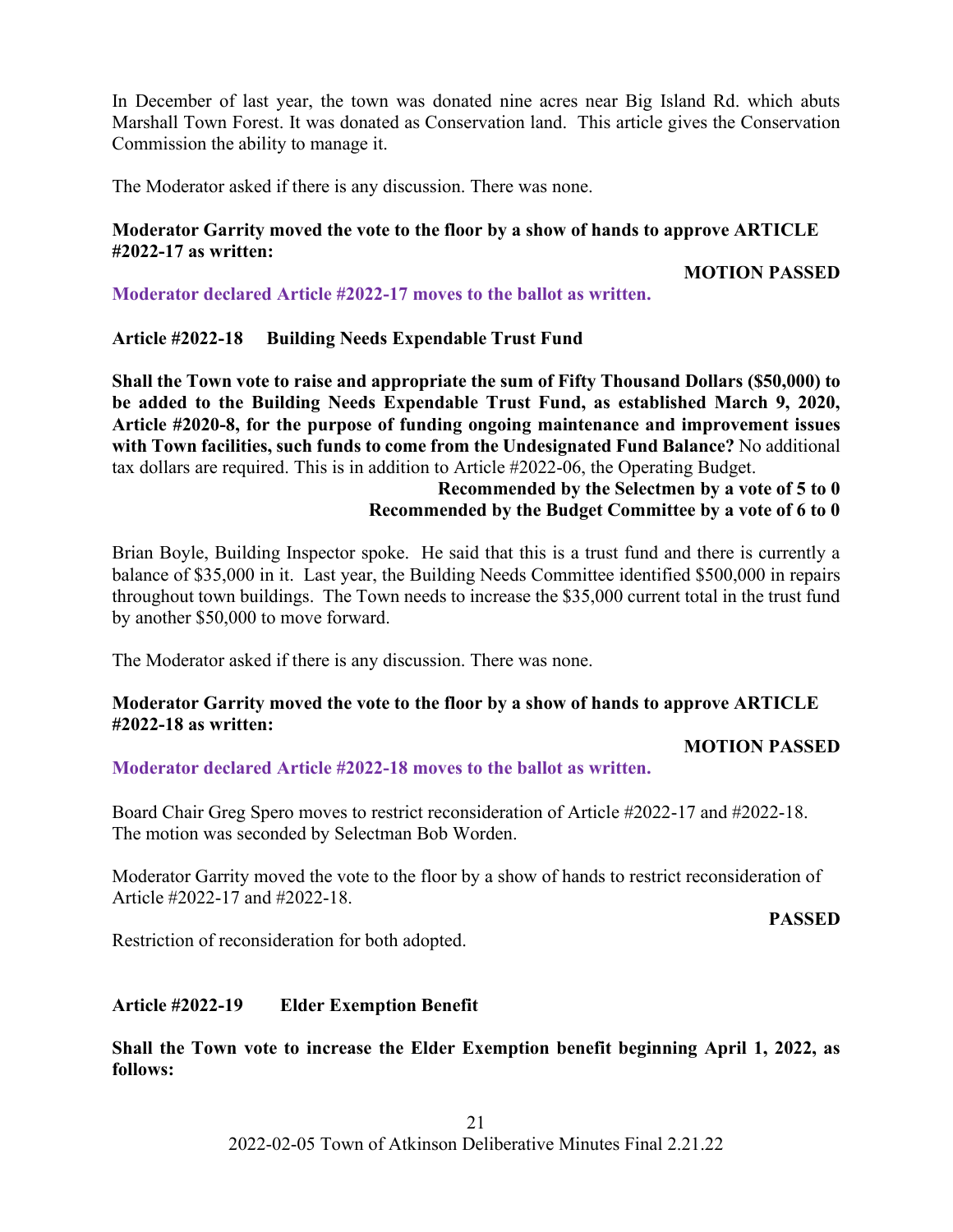| Age 65-74 | <b>From: \$100,000</b> | To: | \$150,000  |
|-----------|------------------------|-----|------------|
| Age 75-79 | <b>From: \$150,000</b> | To: | \$225,000  |
| Age $80+$ | <b>From: \$200,000</b> | To: | \$300,000? |

This benefit is a fixed amount deducted from the assessed value of the applicant's home. The fixed amount of this deduction has not been adjusted to the increasing value of property in the Town of Atkinson since March 9, 2004. In 2021, the town's assessments have increased approximately 50%, diminishing the value of this benefit for seniors. This adjustment will add approximately \$21,630 to the amount to be raised by taxes.

Moderator Garrity recognized Barbara Snicer of 10 Edmunds Circle. The average assessment went up 50% and the tax rate went down 50%. The elderly must qualify for this benefit using a maximum income of \$35,000 and their maximum assets are \$100,000. This exemption benefit is strictly for those who meet qualifications.

Holly Patterson of 23 Pope Road suggested that the average voter won't understand this Article as written. She made a motion for an amendment to be inserted "for those who meet all income and asset guidelines," after "benefit" and before "beginning". The motion was seconded by Sam Butler of 45 maple Ave.

Moderator Garrity read Article #2022-19 as amended.

## **Moderator Garrity moved the vote to the floor by a show of hands to approve ARTICLE #2022-19 as amended:**

## **AMENDED ARTICLE PASSED**

**Moderator declared Article #2022-19 moves to the ballot as amended.**

The Moderator asked if there is any discussion on the amended article. There was none.

Board Chair Greg Spero moves to restrict reconsideration of Article #2022-19. The motion was seconded by Selectman Bob Worden.

Moderator Garrity moved the vote to the floor by a show of hands to restrict reconsideration of Article #2022-19.

#### **PASSED**

Restriction of reconsideration adopted.

Moderator Garrity educated the deliberative body on Citizen's Petitions. Articles make their way to the ballot through the Selectboard or the Planning Board (in advance of Deliberative) or by citizens.

**Article #2022-20 Elder Asset Limit (by Petition)**

**Shall the Town vote to raise the elderly single asset limit from One Hundred Thousand Dollars (\$100,000) to Three Hundred Thousand Dollars (\$300,000), and the elderly married asset limit from One Hundred Thousand Dollars (\$100,000) to Three Hundred Thousand Dollars (\$300,000), per RSA 72:39-AB?**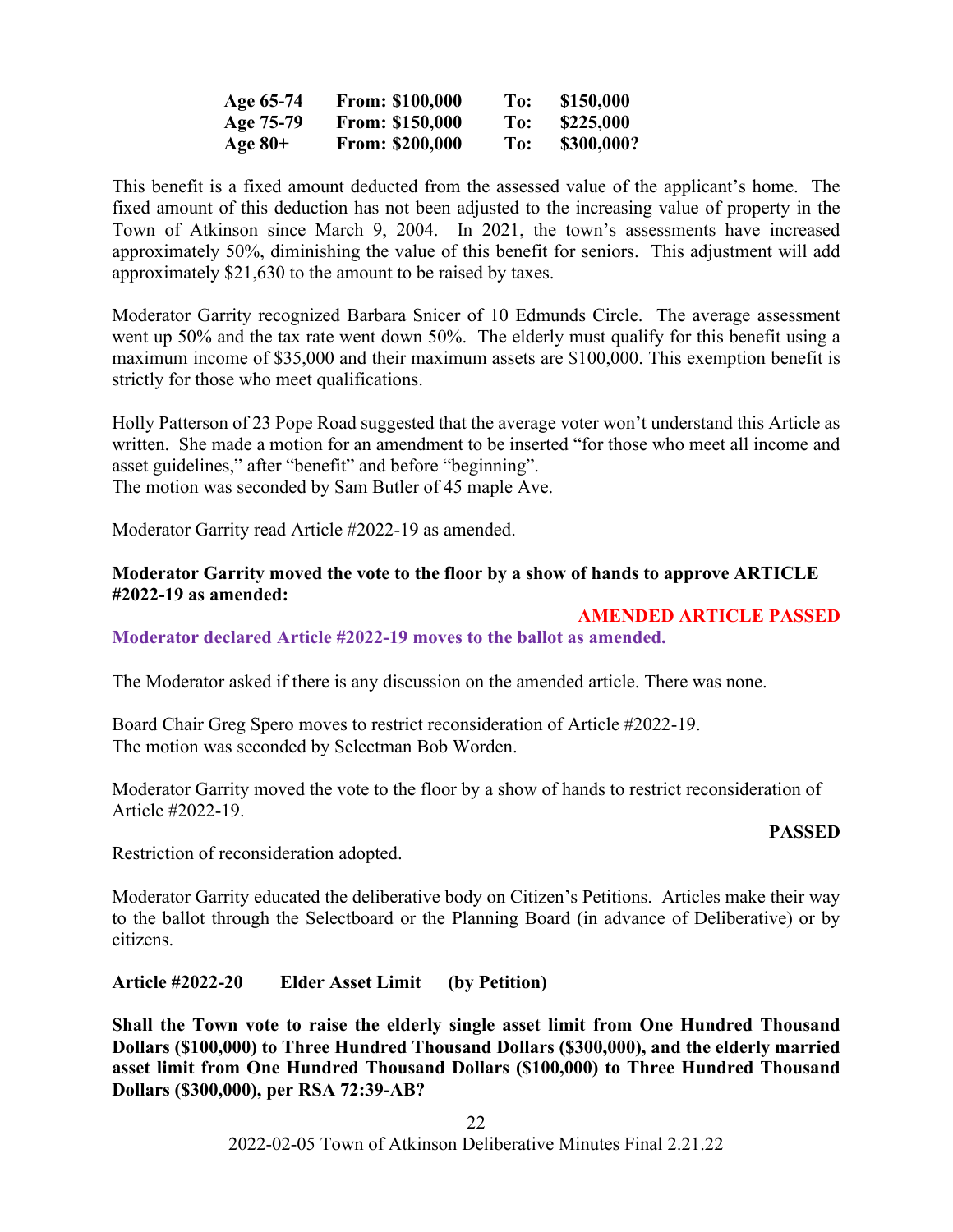Moderator heard no questions, concerns, or amendments.

## **Moderator Garrity moved the vote to the floor by a show of hands to approve ARTICLE #2022-20 as written:**

**MOTION PASSED**

**Moderator declared Article #2022-20 moves to the ballot as written.**

## **Article #2022-21 Veterans' Tax Credit (by Petition)**

**Shall the Town vote to increase the Veterans' credit from Five Hundred Dollars (\$500) annually to Seven Hundred Fifty Dollars (\$750) annually, per RSA 72:28-B?**

Moderator asked if this is a credit against a tax bill. The answer was yes.

Sam Butler of 45 Maple Avenue asked "Does anyone know how many people would this effect and what the net tax impact would be? No one answered.

## **Moderator Garrity moved the vote to the floor by a show of hands to approve ARTICLE #2022-21 as written:**

#### **MOTION PASSED**

**Moderator declared Article #2022-21 moves to the ballot as written.**

Board Chair Greg Spero moves to restrict reconsideration of Articles #2022-20 and #2022-21. The motion was seconded by Selectman Bob Worden.

Moderator Garrity moved the vote to the floor by a show of hands to restrict reconsideration of Article #2022-20 and #2022-21.

**PASSED**

Restriction of reconsideration adopted for both articles.

## **Article #2022-22 Isaiah 58 NH Funding (By Petition)**

**Shall the Town vote to raise and appropriate the sum of \$2,500.00 for the purpose of supporting the non-profit 501(c)3 Isaiah 58 NH in its continuing service to the citizens of Rockingham County and Atkinson in obtaining stable housing?**

## **Not Recommended by the Selectmen by a vote 4 to 1 Not Recommended by the Budget Committee by a vote 6 to 0**

Moderator Garrity recognized Ray Bonnin, the Exec Dir. of Isaiah 58 to the microphone. Mr. Bonnin explained the work of Isaiah 58. The program has been working for seven years with Rockingham County and Atkinson Residents. What makes (the program) effective is that we are nimble. They work with all other offices and social services agencies. Those agencies have limits, so they send folks to Isaiah 58. Seven units/properties that they own to provide to people in need. In Atkinson, not a lot of renters, but we work with the needs of the elderly. They can help elderly with rental income. Currently working with a veteran living in a tent in the woods. Isaiah 58 is part of a network not alone. We are a resource for Atkinson. We are transparent and accountable.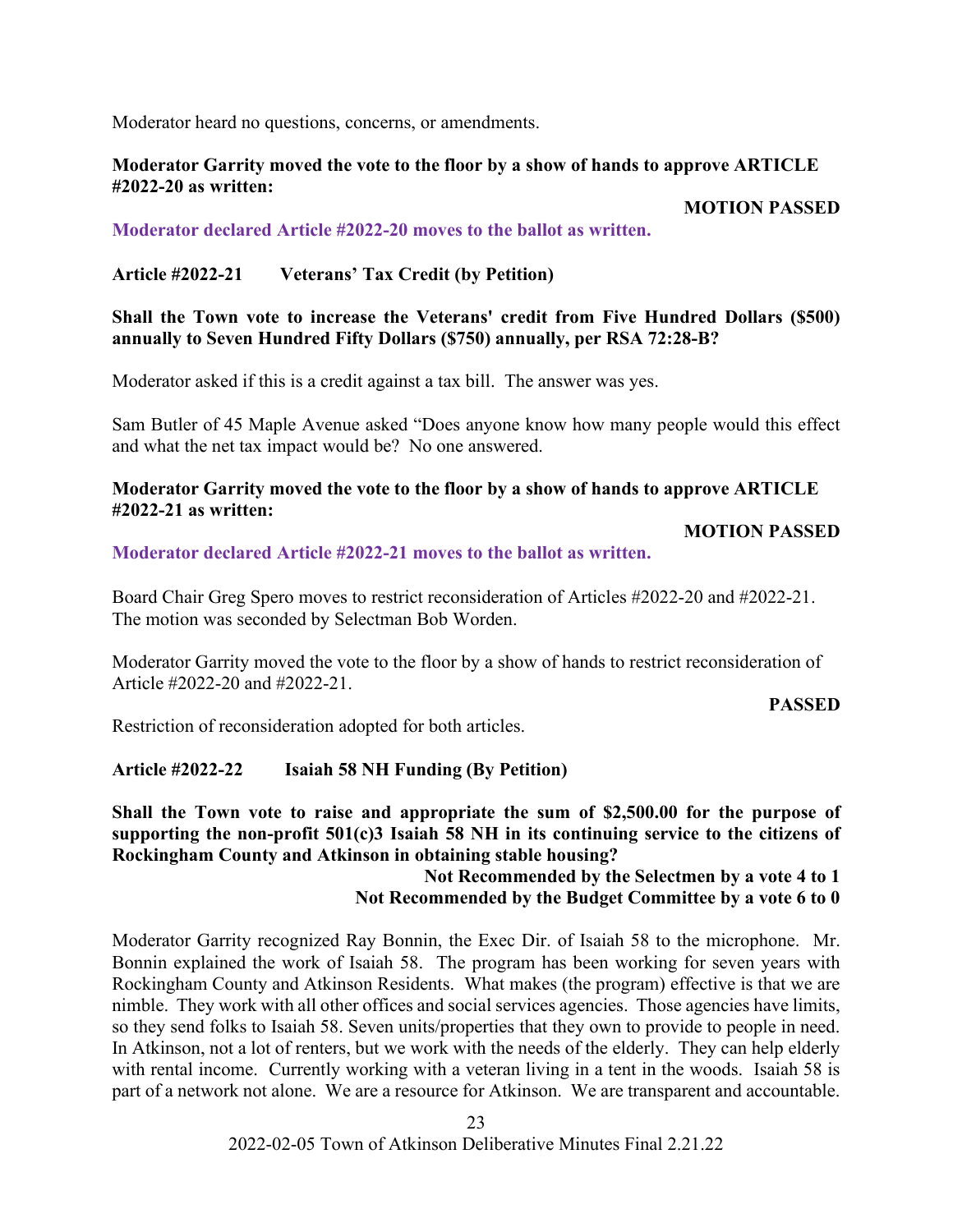We can show you exactly where your money goes.

Kay Galloway of 56 Aspen Drive has donated since inception. Minimum of 40 families in Atkinson who receive food from local pantries. She encouraged a yes on this proposal.

Budget Committee Member, Wendy Barker of Aspen Drive explained the reason we didn't recommend this is because we have a process in place for these types of programs with application and documentation. Had Isaiah 58 gone through the process, they may have gotten into the budget. We don't go through warrant articles.

## **Moderator Garrity moved the vote to the floor by a show of hands to approve ARTICLE #2022-22 as written:**

## **MOTION PASSED**

## **Moderator declared Article #2022-22 moves to the ballot as written.**

Board Chair Greg Spero moves to restrict reconsideration of Article #2022-22 The motion was seconded by Selectman Bob Worden.

Moderator Garrity moved the vote to the floor by a show of hands to restrict reconsideration of Article #2022-22.

**PASSED**

Restriction of reconsideration adopted.

## **Article #2022-23 Elect Planning Board Members (By Petition)**

**Shall the Town vote to elect the members of the Planning Board?** The Planning Board shall consist of seven (7) members per RSA 673:2,II,(b),(1). Two members shall be elected for threeyear term, two members shall be elected for two-year term, two members shall be elected for oneyear term. Thereafter, members shall be elected for the term provided in RSA 673:5,II.

Petitioner Ken Grant of Crown Hill Road spoke on his petition. He began stating he was thankful to the volunteers in this Town. Many towns around us have elected planning boards. It's a matter of communication and understanding. Locally we are allowed by the state to select our form of government. One of the critical issues in town is water and it is not being addressed. We need our State Reps to work on water. By electing members of the Planning Board, we can vet them before they are selected, and they must come before the people and express capability. This does not slight the current volunteers. This is about putting more efforts in to a particular direction.

Sue Coppeta of 5 Murray Drive provided data from the NH Office of Strategic Initiatives. 241 municipalities participated - 129 appointed and 112 elected. It's a split. In Rockingham County, it swings the other way - 40% appointed, 60% elected. Planning Board rules are the same whether elected or appointed. One major difference: when elected board, any openings or alternates are appointed by the Planning Board. Currently, when you have an appointed Planning Board, the BOS appoints all members.

Sue expressed concern about the way the article was written. It appears that it would be put the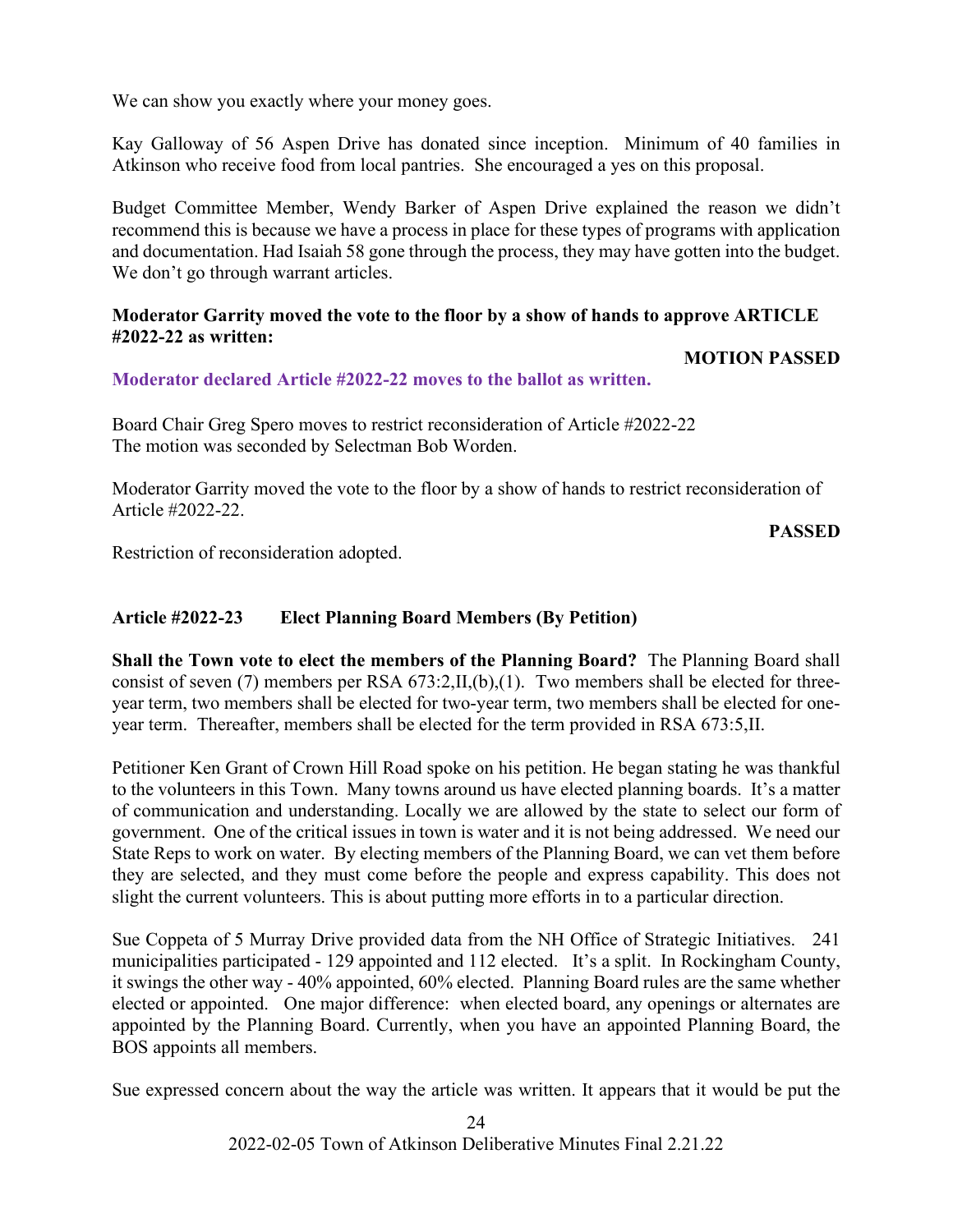entire Planning Board up for election at the next cycle. That is scary to have the opportunity to wipe out an entire board in one election time and it's illegal as per the RSA 673:5, II, says no more than three (3) members can be elected per year.

Sam Butler of 45 Maple Ave asked, "Why does it say seven members but only provisions for six elected?"

Ken Grant answered that the 7th seat is Ex-Officio from Board of Selectmen. Six members are elected.

Ken Grant: Didn't want to have a partially elected/partially appointed Board. Anyone who is currently on the Planning Board could run for office to keep continuity.

## **Moderator Garrity moved the vote to the floor by a show of hands to approve ARTICLE #2022-23 as written:**

## **MOTION PASSED**

## **Moderator declared Article #2022-23 moves to the ballot as written.**

Board Chair Greg Spero moves to restrict reconsideration of Article #2022-23 The motion was seconded by Selectman Bob Worden.

Moderator Garrity moved the vote to the floor by a show of hands to restrict reconsideration of Article #2022-23.

**PASSED**

Restriction of reconsideration adopted.

## **Article #2022-24 Adopt Partisan Official Ballot System (By Petition)**

**Shall the Town vote to adopt the partisan official ballot system?** RSA Chapter 669, Section 669:12, This article shall apply to all Officers who shall be elected by official ballot, section 669:15 and all Officers the Town has specified to be elected by ballot. Section 669:17.

Petitioner Ken Grant of Crown Hill Road provided an explanation of his petition stating that it has become obvious that there is a lot of partisanship in the elections. Also, need improvement in the selection of our candidates. Due to lack of communication (newspapers), candidates can't communicate well. It's not done anywhere in the state. The vetting process would be more thorough through a vetting body. Hopefully improve openness, system of local government, communication. Nominating process would allow more thorough vetting body. The major parties (Rep/Dem) would nominate from caucus. Encourage other people to come forward and run because of responsibility within parties to bring people forward to represent their interests. (This is an) Attempt to make an improvement in overall government.

Moderator question: How do those who are Undeclared run? Ken Grant said they'd join a party. The Undeclared would go to a party and the party could nominate the undeclared.

Barbara Snicer of 10 Edmund Circle stated "I don't understand this at all. The country has been divided along party lines and getting worse. The good part about Atkinson is that anyone can run for office. This will only further divide. It seems to be the antithesis of what we're here for."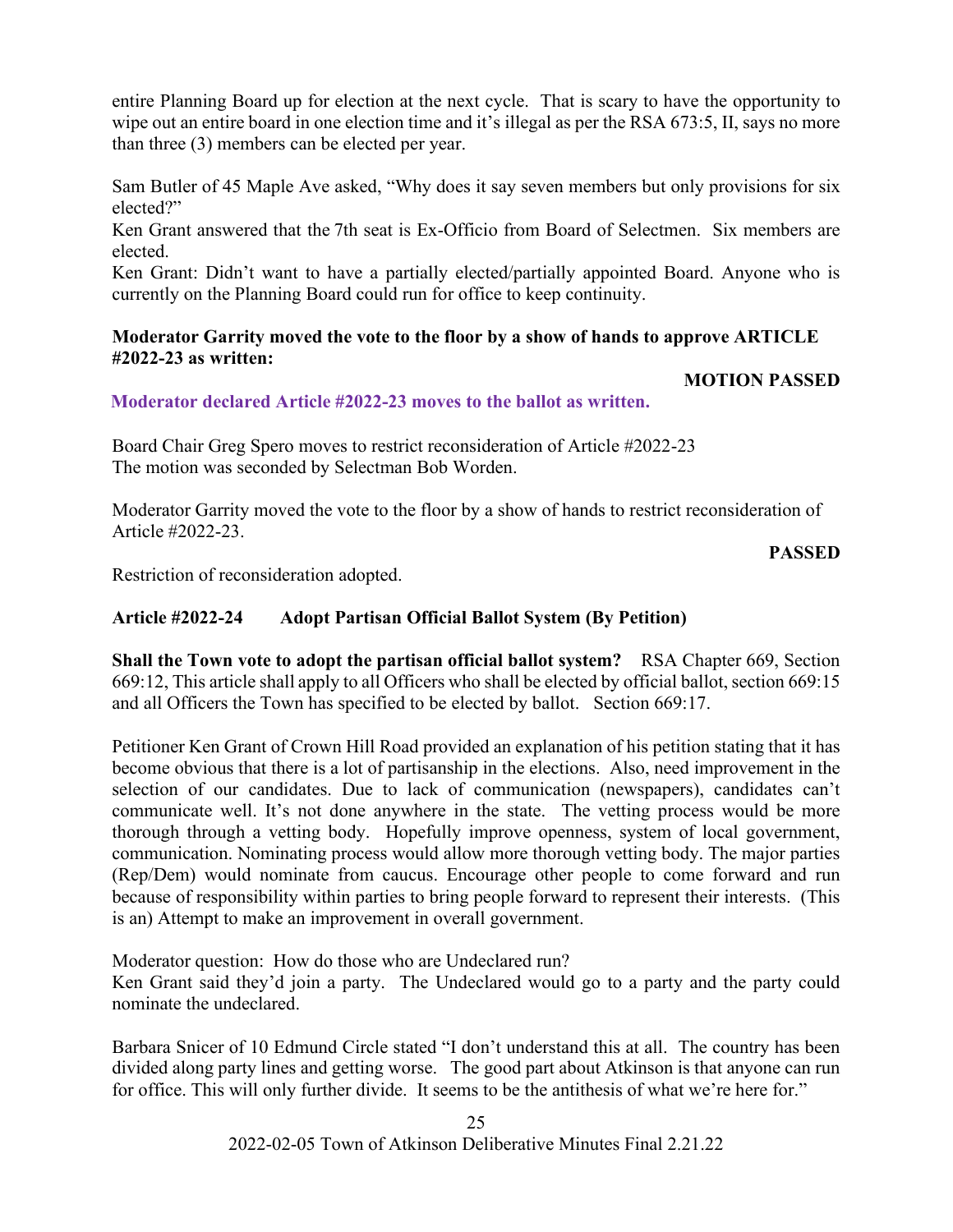Michael Boucher of 19 North Broadway would like to clarify. He didn't understand why it's needed. There are other parties and what if someone decides to create another party? Is there a cost? Most of Atkinson is undecided. Every elected position is non-partisan. Does that mean the whole town would have to become partisan?

Kate Delfino of 13 Wood Drive, Atkinson split 1/3 Rep, 1/3 Dem, and 1/3 Und. Could effectively disenfranchise anyone that is not a member or an active member of a political party. Terrible precedent to set. What (she) loves most at Town Elections is her love to vote without an R or a D next to the names. She believes this would discourage involvement and add to bipartisanship.

Peter Torosian stated if adopted, would it preclude those running as an Undeclared in a State Election?

Moderator Garrity said there are two ways to get on the ballot. 1) If you're a party member, the parties that in previous governor's race have gained more than 3% of the vote. You'd go to Caucasus and vote for the nominee. 2) If you're not in a party, you can get 50 signatures to get your name on the ballot as an Undeclared. No towns in NH are currently on this system.

Sam Butler of Maple Ave recommended an amendment and maybe change wording to educate voters.

Leon Artus of Maple Ave state that he's undeclared, but during the Primary, he can pick a party ballot and then vote and then switch back. Won't it work like that?

Moderator Garrity said "No.". You need to be a registered party to attend a party caucus.

Holly Patterson of 23 Pope Road said the partisanship should be Atkinson. Political parties should be inconsequential. Can we eliminate this article? Can we amend to "Not" adopt the article?

Moderator clarified that you cannot eliminate the article. Must keep the subject matter the same but can amend it any way you want. You can't amend with a "NOT" to adopt. It nullifies the votes.

Michael Boucher, 19 North Broadway asked "Can we add an amendment to make it non-binding? Moderator Garrity answered "No".

David Holigan of 13 Chase Island, can I make an amendment that essentially includes the language of the RSA spelled out at the end of the current Article. Moderator said that's possible.

Debra DeSimone of Providence Hill said, "I'd like to move the question.". Moderator Garrity said he would move the question after the amendment is submitted.

Sam Butler of Maple Ave. made a motion to amend the article by adding in the words "to create a study group" between the words "vote" and "to adopt". Moderator Garrity clarified the amendment as: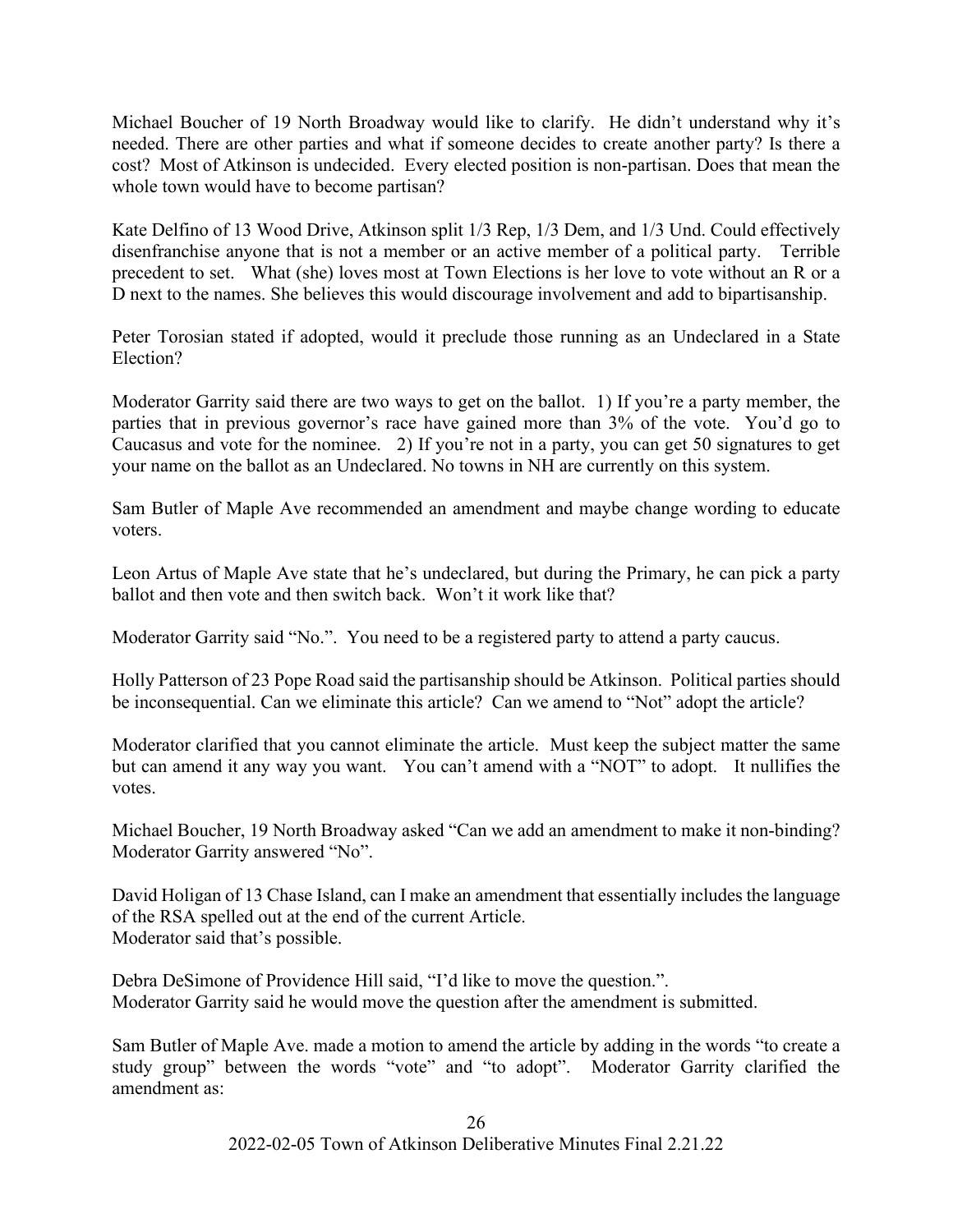"Should the town vote **to study whether** to adopt…" the rest stays the same. The motion was seconded by Holly Patterson of Pope Rd.

Ken Grant said, "Point of Order.". I would see the amendment as an attempt to cancel the intent of the petition. It's not making a substantial change; it's cancelling the premise of the article. It's a legislative technique but not appropriate for this forum.

Moderator Garrity explained that the subject matter stays the same. RSA clearly states that Warrant Articles can be amended if it doesn't change the subject matter. This is studying whether to adopt the bipartisan ballot system. You can change the intent, but not the subject. This is a legit amendment.

Leon Artus spoke that, 4 years ago, the legislature made it clear that you can't change the intent.

Moderator Garrity responded that he recalled that case and it's clear it only protects the subject matter not the intent. The RSA protects the subject matter not the intent. The verb can be amended.

Bill Smith asked: Couldn't "Creating" or "implementing" be the subject?

The Moderator stated again that this is a legitimate amendment. Partisan Official Ballot System is the subject. However, the Moderator can be challenged and overrule my ruling.

Ken Grant challenged the Moderator's ruling.

Moderator Garrity moved the vote to the floor: Those in favor of the Moderator's ruling that this is a legitimate amendment, raise your pink cards.

## **MOTION TO OVERRULE FAILED**

Moderator's ruling is upheld.

Back to the amendment. Are we ready for the question?

Debra Desimone of 11 Providence Hill Road asked "Shouldn't we add who/where/when/" regarding the study?

Moderator said only if there's an amendment offered to that effect after we vote on this amendment.

Moderator Garrity read Article #2022-24 as amended: **Shall the Town vote to study whether to adopt the partisan official ballot system?** 

**Moderator Garrity moved the vote to the floor by a show of hands to approve ARTICLE #2022-24 as amended:**

## **AMENDED ARTICLE PASSED**

**Moderator declared Article #2022-24 moves to the ballot as amended.**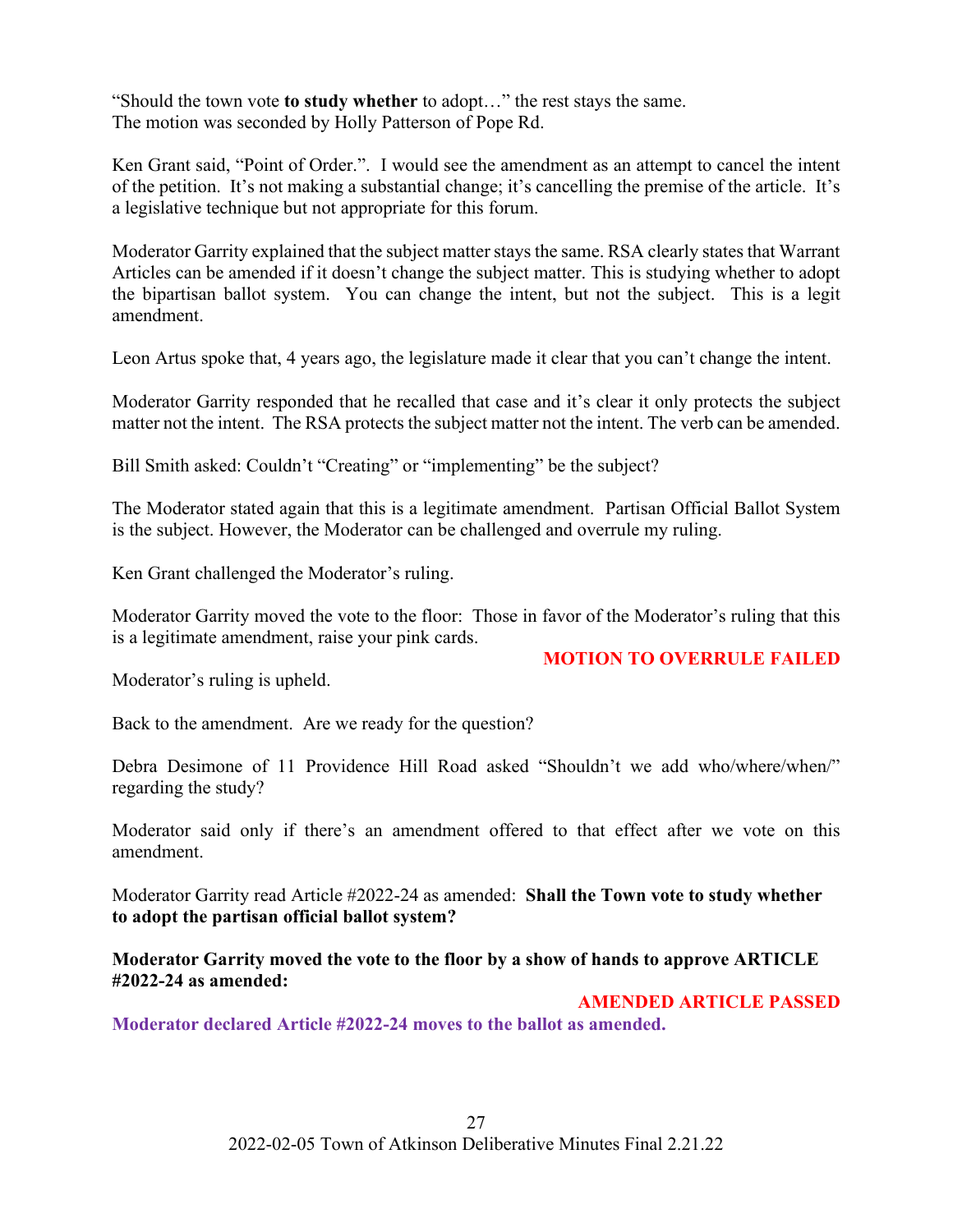Moderator Garrity then stated that since this is passed, unofficially, as the Moderator, he offered that he would be willing to create the study committee consisting of two Democrats, two Republicans, and two Undeclareds, the Town Clerk, and the Moderator. The study would show the pros and cons of the Partisan Official Ballot System and publish the findings by August 1, 2022.

Barbara Brown of 7 Island Pond Road said she was disappointed to see this on the ballot. Making more split within our own community. We don't need more separation.

Moderator Garrity read Article #2022-24 as amended: Shall the Town vote to study to adopt the partisan official ballot system?

## **Moderator Garrity moved the vote to the floor by a show of hands to approve ARTICLE #2022-24 as amended:**

## **AMENDED ARTICLE PASSED**

**Moderator declared Article #2022-24 moves to the ballot as amended.**

Board Chair Greg Spero moves to restrict reconsideration of Article #2022-24 The motion was seconded by Selectman Bill Friel.

Moderator Garrity moved the vote to the floor by a show of hands to restrict reconsideration of Article #2022-24.

**PASSED**

Restriction of reconsideration adopted.

## **Article #2022-25 Conflict of Interest Legal Line (By Petition)**

## **Conflict of Interest Committee Legal line 41305.390.00 Pro/Tech Services Shall the Town vote to raise and appropriate a sum equal to the amount appropriated for the Police Dept. legal line 42101.320.00 for the purpose of allowing the committee to access legal advice when necessary for investigations?** When passed it will become part of the annual budget. This is in addition to Article #2022-6, the Operating Budget.

## **Not Recommended by the Selectmen by a vote 5 to 0 Not Recommended by the Budget Committee by a vote of 3 to 0**

Petitioner Leon Artus of Maple Ave. gave an example of what COI Committee does. Since all complaints are against the employees and public officials, sometimes legal questions need to be answered. He gave an example of an investigation. Can you imagine getting legal advice with \$1.00? This petition asks the people to put the COI committee on same ground as other departments. Using the Town's attorney is a conflict of interest. This money will allow us to hire their own attorney separate from the town. It would put more teeth in our ordinance.

Chair of COI Chris Duerr of Maple Ave approached the mic and explained that her Good Neighbor explained his petitioned article using the word "We". She went on to explain the facts that the COI Committee was not involved in any phase of the development of this Warrant, were not made aware of it, did not participate in the writing of the Article or the obtainment of signatures. The Chair was made aware of the Article by a resident. One of the signers on the petition, when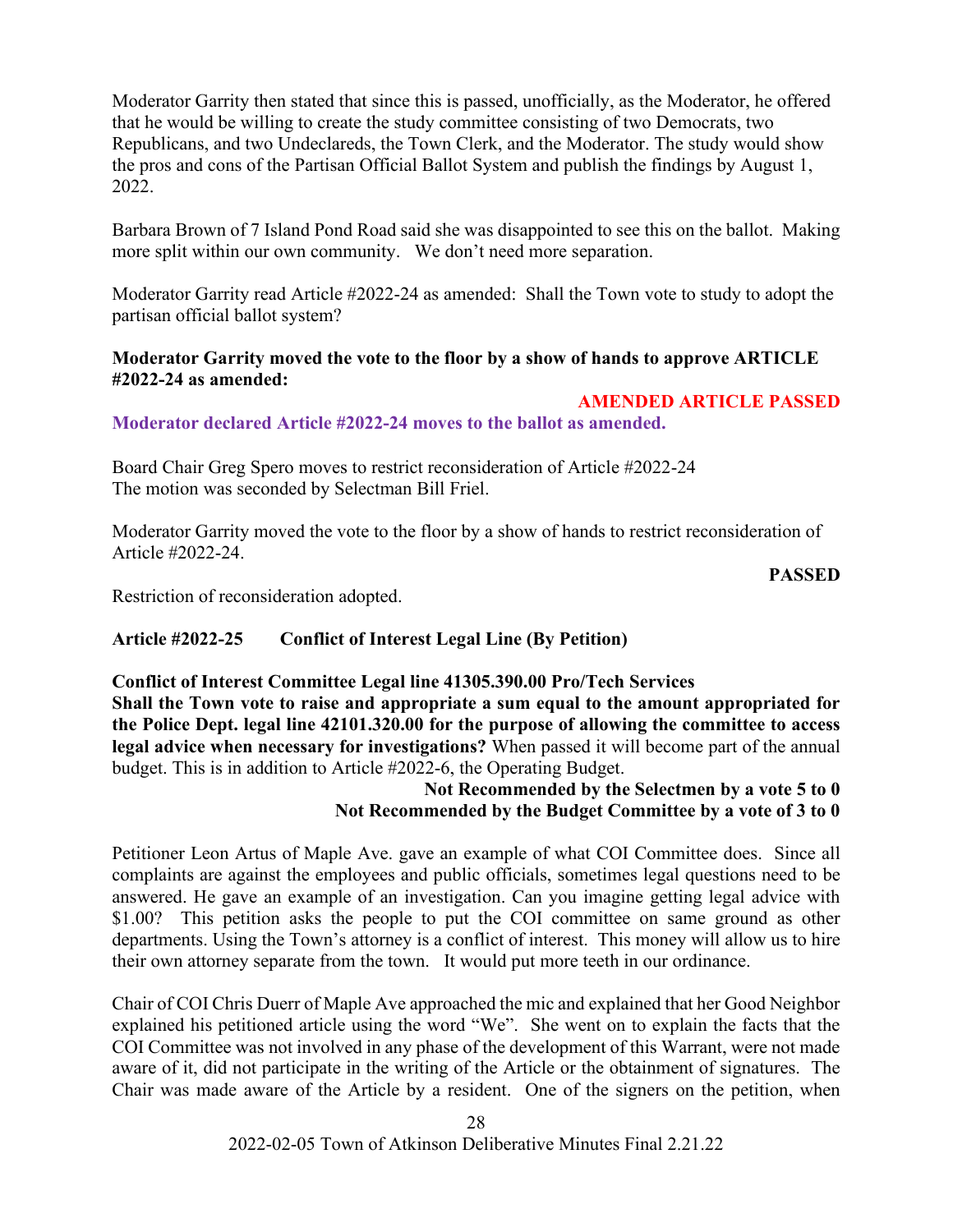approached to sign, asked (Mr. Artus) if the Chair of the Committee was aware of the Petition. He responded "Yes". Ms. Duerr then submitted an amendment to the Moderator:

Strike "a sum equal to the amount appropriated for the Police Dept. legal line 42101.320.00:" and replace it with:

Shall the Town vote to raise and appropriate Zero Dollars (\$0.00) for the purpose of allowing the Committee to access legal advice when necessary for investigation? This is in addition to Article #2022-6, the Operating Budget.

The motion was seconded by Selectman Bill Friel.

Chris Duerr explained that historically this Committee has not had money in the legal line. This would be an astronomical increase from \$0 to 117,000. The Committee has used the Town legal services and state services in the recent past with great success. She goes to the Post Office box at least twice a week. We currently have no cases pending.

Moderator Garrity re-read the amended Article. Also strike "Conflict of Interest Committee Legal line 41305.390.00 Pro/Tech Services".

Leon Artus, Maple Ave, said he had been the Chair when the current Chair began on the Committee. He said that he and the current Chair went to the Selectmen meeting to request that they fund that legal line. She was a part of that meeting. For her to say she had no knowledge is incorrect. He said he has every right to go out and do a Citizen's Petition Article even if I wasn't on the Committee. He said he did nothing wrong. He then explained that he did not put anything in this Article that referred to a money amount. He referred to another account. Based on how it is written, you'd have to zero out the Police Department's budget line to conform to the way it is written.

Moderator Garrity responded that that's not correct. She has totally crossed out anything to do with the Police Department and just concentrated on the COI legal line.

Moderator Garrity and Mr. Artus discussed the subject matter vs intent. Moderator Garrity explained that it's a legitimate amendment. Police Department is not the subject of the Warrant Article – the COI legal line is. She kept the intent the same, just changed the dollar amount and took out the Police.

Mr. Artus said he can't believe the new Chair wants to weaken the Committee she's serving on by amending this.

Ms. Deb DeSimone was recognized at the microphone. She asked if the "ethics committee"/ Conflict of Interest Committee is an advisory Committee who reports to the Selectmen, who, at that point, could seek legal information to make their final decision?

Ms. Duerr responded that the Committee does an investigation based on objective data, gather data by observations, interviews, and review of documentation. After that process, we give the objective data to BOS for review, and they are the ones to determine the punishment or further action.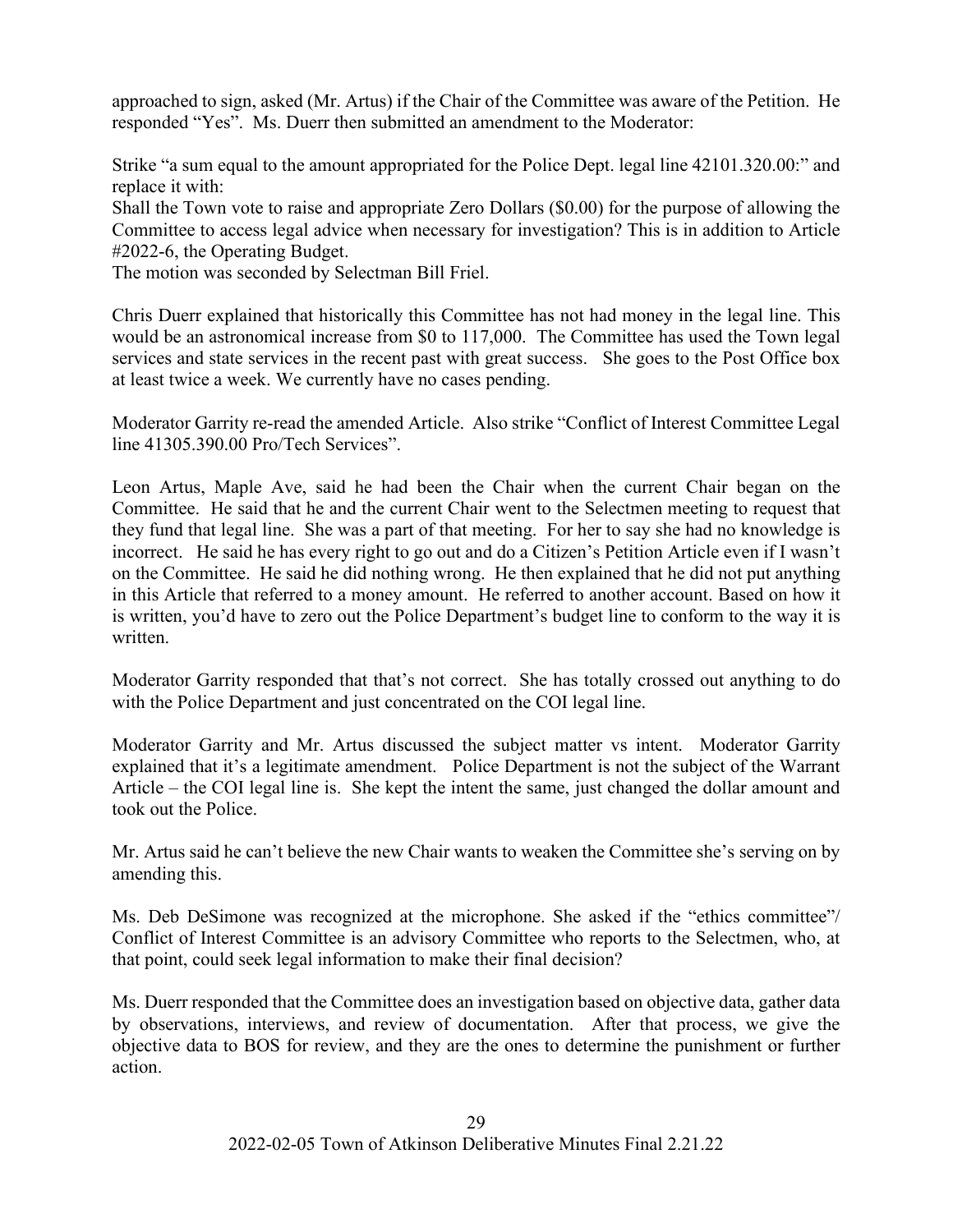Ms. DeSimone asked to move the question.

Moderator moved the vote to the floor to rule in favor of moving the question. The vote passed. The Question has been called.

Mr. Artus then asked if he could read the whole COI since what Ms. Duerr said was completely incorrect. The Board of Selectmen have absolutely no control over the COI Committee.

## **Moderator Garrity moved the amendment to the floor for a vote by a show of hands. AMENDED ARTICLE PASSED**

**Moderator declared Article #2020-25 moves to the ballot as amended.**

The Moderator asked if there is any discussion on the amended article. There was none.

Board Chair Greg Spero moves to restrict reconsideration of Article #2022-25. The motion was seconded by Selectman Bob Worden.

Moderator Garrity moved the vote to the floor by a show of hands to restrict reconsideration of Article #2022-25.

## **PASSED**

Restriction of reconsideration is adopted.

## **Article #2022-26 Modify Conflict of Interest Ordinance (By Petition)**

To eliminate the conflict between this ordinance and Statutory Law. The Statute that allows the establishment of Conflict of Interest ordinances (RSA31:39-a) clearly states that "The superior court shall have jurisdiction over any removal proceedings instituted under an ordinance adopted under this section.", in order to make the Town of Atkinson Conflict of Interest Ordinance compliant with this Statute.

## **Shall the Town of Atkinson make the following changes to the language of the Conflict of Interest Ordinance:**

**Section VII. F. AFTER "Findings shall include supporting arguments" STRIKE "to order removal of or" AND ADD AT THE END "In the case of a recommendation for removal, The Selectmen SHALL forward said recommendation to Rockingham Superior Court for adjudication.**

**Section VII. H. STRIKE "If the Selectmen determine, by a majority vote, that removal is warranted, the elected or appointed member" AND REPLACE WITH "If a recommendation for removal is made the respondent"**

**Section VII. ADD Letter "L." STATING "If the subject of the conflict of interest complaint is a member of the Board of Selectmen, the remaining board members must recuse themselves from sitting in judgement of any punishment, as doing so will result in a violation of this Ordinance, in this case a petition SHALL be made to Rockingham Superior Court to either adjudicate the recommended punishment, or to appoint at least three former selectmen for this purpose."?**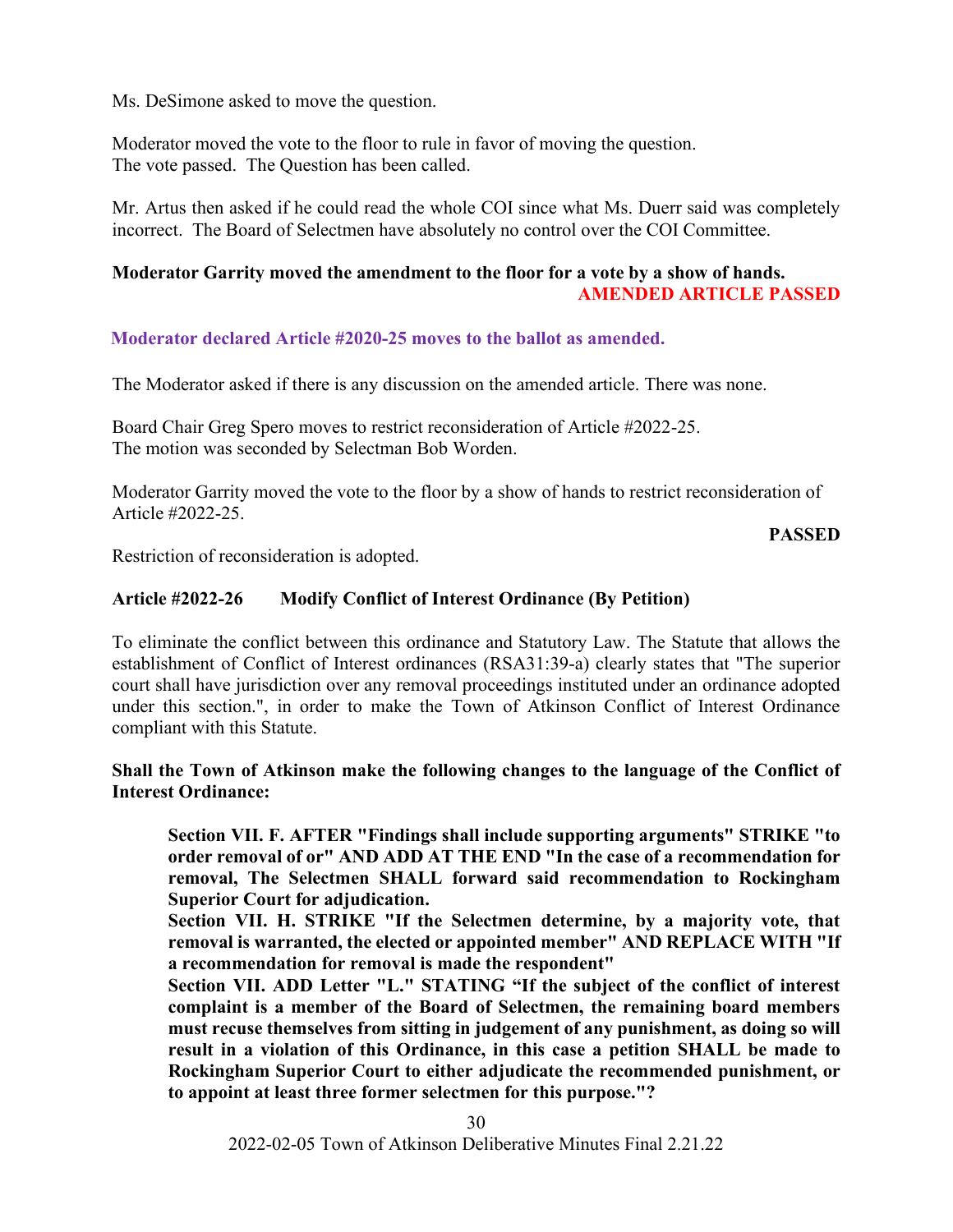Petitioner Leon Artus of Maple Ave spoke again that the BOS have no control over the Conflict of Interest Committee. He then shared an example of how the BOS handled the punishment of a case in the past and exonerated the individual. In what is written, "the committee" has the right to bring a case to Superior Court. Frankly, many of the complaints in the past have been about a Selectman. Of course, they wouldn't recommend this because it makes them accountable. This article needs to go to the ballot as written or else it appears that this Committee has been taken over.

Moderator recognized the current Chair of the COI Committee, Christine Duerr. She explained Section E of the current Ordinance. She then submitted an amendment of the article as follows:

Shall the Town vote to amend the Conflict of Interest Ordinance with the following language:

Strike Section VII. F. and H. in their entirety, and include the following language to replace F:

Findings related to the **CENSURE** of an appointed or elected member shall be forwarded to the respondent and Board of Selectmen. Findings shall include supporting evidence. Findings related to the **REMOVAL** of an appointed or elected member shall be forwarded to the respondent and Board of Selectmen with supporting evidence for referral to the Rockingham Superior Court. The Rockingham Superior Court shall have jurisdiction over any removal proceedings instituted under an Ordinance adopted under this section as per RSA 31:39-a.

This proposed language change will include re-lettering point I as H; point J as I; and point K as J.

The motion was seconded by Deb Desimone, Providence Hill Rd.

Ms. Duerr said she spent a great deal of time reviewing RSA 31:39-a. The heart of this RSA is the Superior Court shall have jurisdiction over any removal proceedings instituted under an ordinance adopted under this section. The true aim of this RSA is to make sure that any individual of the community cannot proceed with any censorship or removal with bias and/or prejudice. So, it takes it away from both the COI Committee and BOS so it can be done fairly and judiciously.

Moderator said that this amendment will replace the entire article with this article, and he re-read the amended article.

Sam Butler of Maple Ave asked to clarify what will happen to the proposed addition of Sect. VII, L. that is in the Petitioner's original Article?

Ms. Duerr said the entire Article will be replaced with the amended version to make it simpler and clearer.

## **Moderator Garrity moved the amendment to the floor for a vote by a show of hands.**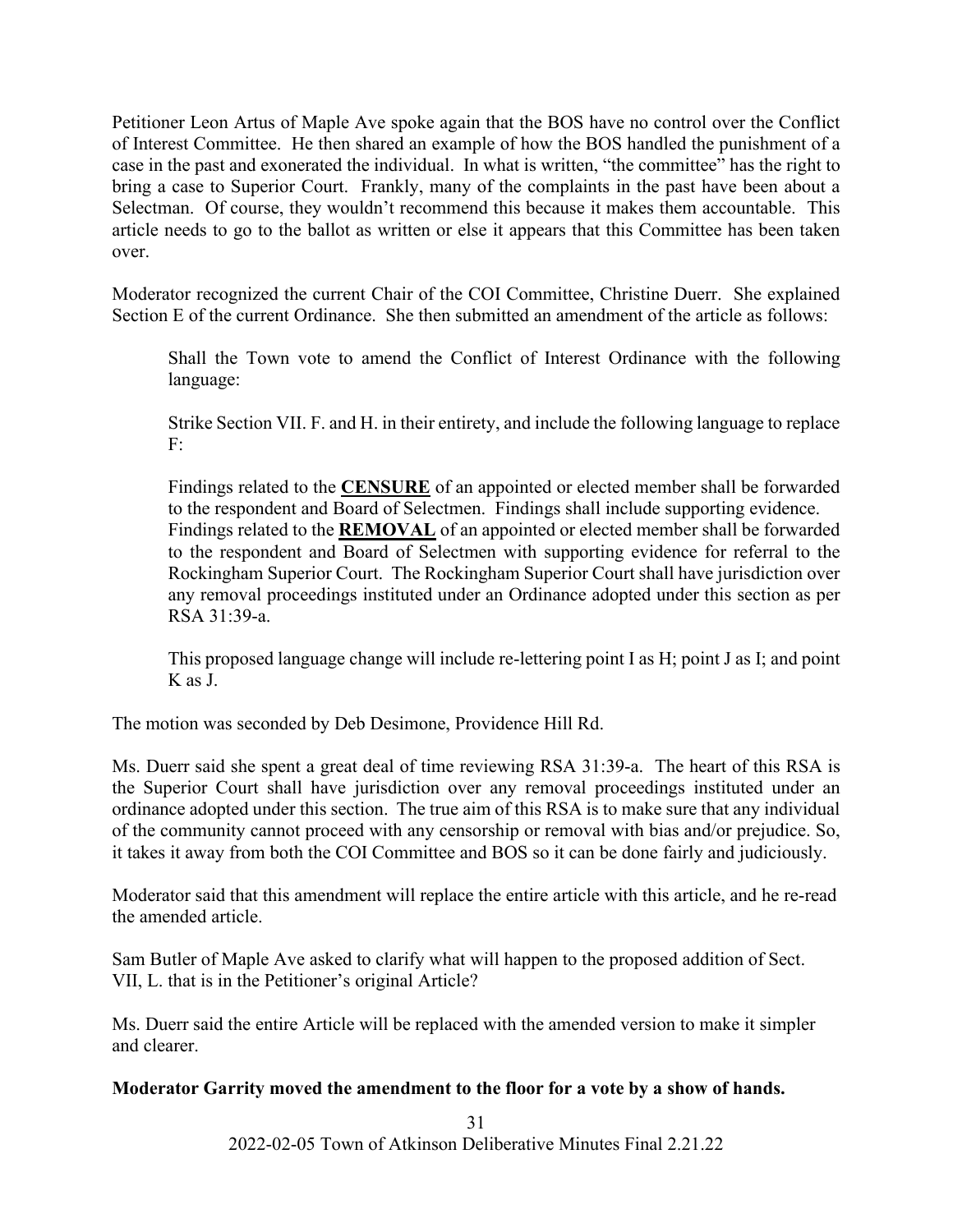#### **AMENDED ARTICLE PASSED**

#### Moderator declared Article #2020-26 moves to the ballot as amended.

The Moderator asked if there is any discussion on the amended article. There was none.

Board Chair Greg Spero moves to restrict reconsideration of Article #2022-26. The motion was seconded by Selectman Beth Cacciotti.

Moderator Garrity moved the vote to the floor by a show of hands to restrict reconsideration of Article #2022-26.

#### PASSED

Restriction of reconsideration is adopted.

Moderator Garrity asked Chair Spero if he had anything he'd like to say before adjourning. Mr. Spero recognized this is Selectmen Friel's last Deliberative Session. He served as a Selectmen for 13 years, and 6 years as a State Representative. Would like to give him a round of applause and thank him for his service.

Selectmen Friel said it's been an honor and pleasure serving this town and appreciate all your support all these years. Thank you.

Article #2022-27 Acceptance of Reports

Shall the Town accept the reports of agents, auditors and committees as written in the 2021 Annual Report?

Recommended by the Selectmen by a vote of 5 to 0

Moderator Garrity moved the vote to the floor by a show of hands to move this article to the ballot as written.

PASSED

#### Moderator declared Article #2020-27 moves to the ballot as written,

He announced that the 2022 Deliberative Session was dissolved at 2:25 PM.

| A True Record, Attest:         | <b>Town Clerk</b> |
|--------------------------------|-------------------|
| A True Copy of Record, Attest: | <b>Town Clerk</b> |
|                                |                   |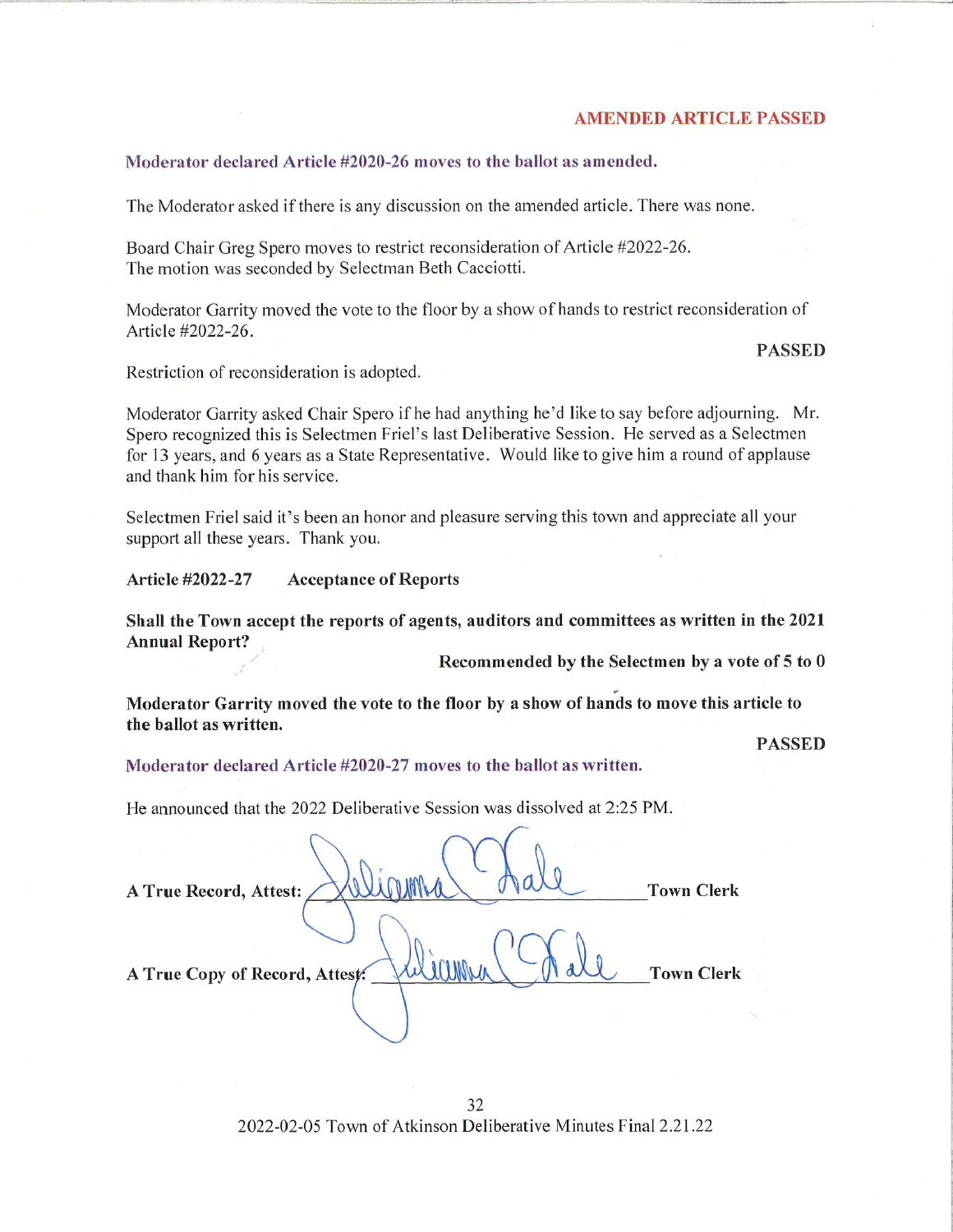# **SLATE FOR 2022 ATKINSON TOWN ELECTION**

# **SELECTMEN**

(2) 3-Year Terms Open - Candidates Running:

Dave Spero William M. Baldwin Harold J. Morse Holly Patterson

# **BUDGET COMMITTEE**

(2) 3-Year Terms Open- Candidates Running:

William "Bill" Smith Sam Butler Deborah Cornish Dave Paquette

# **MODERATOR**

(1) 2-Year Term Open – Candidate Running:

James M. Garrity

# **TREASURER**

(1) 3-Year Term Open – Candidate Running:

Michael C. Turell

# **SUPERVISOR OF THE CHECKLIST**

(1) 6-Year Term Open - Candidate Running:

Karen Trasatti

# **CEMETERY TRUSTEE**